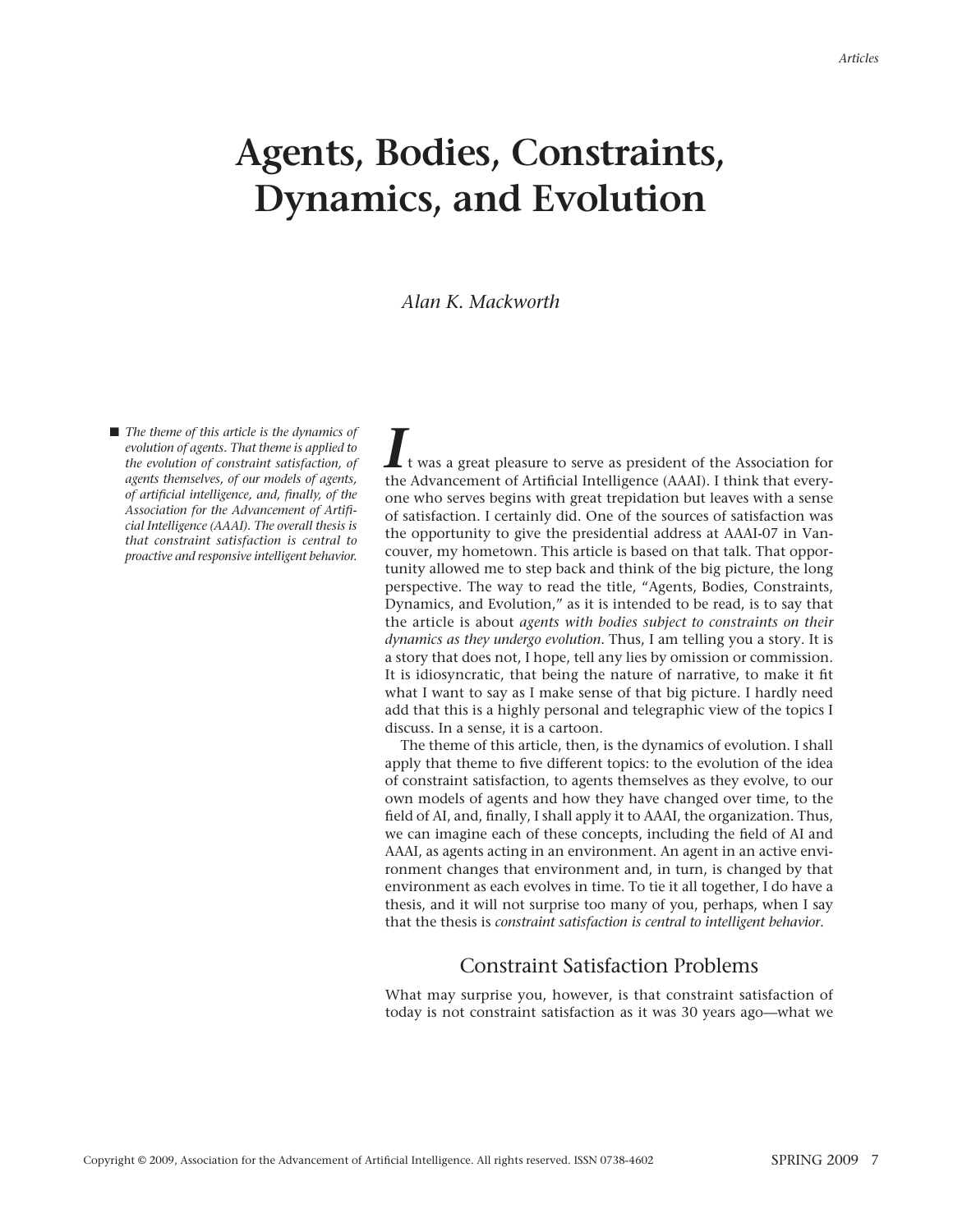

*Figure 1. A Meeting Scheduling Problem.*

(a) As a CSP in AIspace. (b) The solution to the scheduling problem found with arc consistency.

might call *good old-fashioned constraint satisfaction* (GOFCS). Constraint satisfaction itself has evolved far beyond GOFCS. However, I will start with GOFCS as exemplified in the constraint satisfaction problem (CSP) paradigm. The whole concept of constraint satisfaction is a powerful idea. It arose in several fields somewhat simultaneously; a group of us in the early 1970s abstracted the underlying model. Simply, many significant sets of problems of interest in artificial intelligence can each be characterized as a CSP with a set of variables; each variable has a domain of possible values, and there are various constraints on those variables, specifying which combinations of values for the variables are allowed (Mackworth 1977). The constraints may be between two variables or they may be among more than two variables. Consider a simple scheduling CSP example with five one-hour meetings *A, B, C, D,* and *E* to be scheduled. There are constraints such as meeting *A* must occur after meeting *E;* meetings *A* and *D* have to occur at the same time but meetings *A* and *B* cannot occur at the same time, and so on. A CSP can be represented as a bipartite graph as shown for the scheduling problem in figure 1(a), where the meetings (variables) are shown as elliptical nodes and the constraints are shown as rectangular nodes.

As domains of possible values for the meeting

start times we have one, two, three, or four o'clock in the afternoon. We have to find a solution, a set of times that satisfies the constraints for each meeting. If you are interested, you can go to our AIspace website<sup>1</sup> and use the consistency-based CSP solver applet we have developed. There you can see this problem satisfied using arc consistency, and other techniques, to find out whether there is no solution, a unique solution, or more than one. For this problem, as it happens, there is a unique solution for the set of possible meetings, found by running arc consistency, shown in figure 1(b).

Using the applet, one can see the constraints propagate around, based on arc consistency. Our design of this AIspace applet for CSPs was inspired by a historical video that David Waltz made in the early 1970s to animate his edge-labeling algorithm for line drawings of blocks world scenes (Waltz 1975). That video shows the constraints propagating around a line drawing as the sets of possible corners at each vertex are pruned by the edge-label constraints.

Here is a familiar CSP example from current popular culture. A typical Sudoku puzzle is shown in figure 2.

The solver has to fill in the squares, each with a digit chosen from {1, 2, …, 9}, where the constraints are that every row, every column, and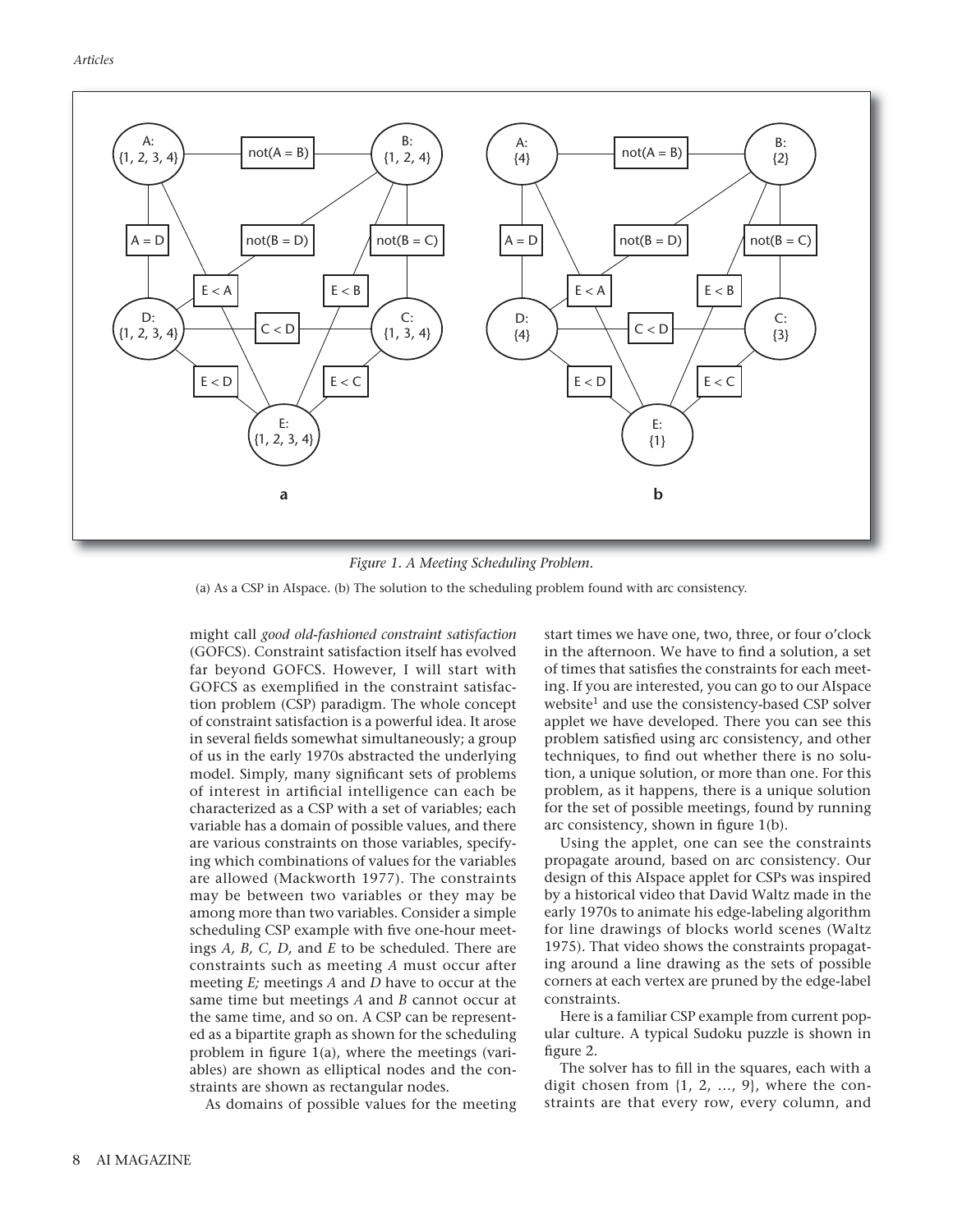every 3 x 3 subgroup has to be a permutation of those nine digits.

Usually, to avoid torturing the puzzle solver, the puzzle maker ensures there is one and only one solution to the problem. One can find these solutions using arc consistency techniques and search; moreover, one can easily generate and test potential Sudoku puzzles to make sure they have one and exactly one solution before they are published. AI has its uses.

Arc consistency is a simple member of the class of algorithms we called *network consistency algorithms.* The basic idea is that one can, before constructing global solutions, efficiently eliminate local nonsolutions. The constraints are all conjunctive, so each value for every variable must satisfy the constraints. And since all of the constraints have to be satisfied, if there is any local value configuration that does not satisfy them, one can throw that tuple out; that is a "no good." So one can discover (learn) those local inconsistencies very quickly, in linear, quadratic, or cubic time. Those savings will give huge, essentially exponential savings when one does start searching, constructing global solutions, using backtracking or other approaches. The simplest algorithm is arc consistency, then path consistency, then *k*-consistency, and so on. Many other AI researchers contributed to this development, including Richard Fikes, Dave Waltz, Ugo Montanari, and Eugene Freuder. For a detailed historical perspective on that development see Freuder and Mackworth (2006). Since those early days network consistency algorithms have become a major research industry. The CSP industry is one of the largest in AI, and in many conferences over the years it has been the single largest topic with the greatest number of sessions and papers. In fact, it has now evolved into its own field of computer science and operations research, called *constraint programming*. The CSP approach has been combined with logic programming and various other forms of constraint programming. Indeed, it has come to have its own journals, its own conferences, and all the other accoutrements of a fully fledged academic field. It is having a major impact in many industrial applications of AI, logistics, planning and scheduling, and combinatorial optimization. For a comprehensive overview, see the *Handbook of Constraint Programming* (Rossi, van Beek, and Walsh 2006). However, this discussion, although pertinent to insight into the development of AI, is not central to my theme here.

# Pure Good Old-Fashioned AI and Robotics (GOFAIR)

Here, we are more interested in how we build agents and how the way we build them has

| 9<br>$\overline{5}$<br>6<br>1<br>9<br>$\,8\,$<br>6<br>6<br>8<br>3<br>8<br>$\overline{3}$<br>1<br>$\overline{4}$<br>$\overline{7}$<br>$\overline{2}$<br>6<br>6<br>$\overline{2}$<br>8<br>5<br>9<br>$\overline{4}$<br>1<br>8<br>9<br>$\overline{z}$ |  |
|---------------------------------------------------------------------------------------------------------------------------------------------------------------------------------------------------------------------------------------------------|--|
|                                                                                                                                                                                                                                                   |  |
|                                                                                                                                                                                                                                                   |  |
|                                                                                                                                                                                                                                                   |  |
|                                                                                                                                                                                                                                                   |  |
|                                                                                                                                                                                                                                                   |  |
|                                                                                                                                                                                                                                                   |  |
|                                                                                                                                                                                                                                                   |  |
|                                                                                                                                                                                                                                                   |  |

*Figure 2. A Sudoku Puzzle.*

evolved over time. John Haugeland (1985) was the first to use the phrase *good old-fashioned AI* (GOFAI) in talking about symbolic AI using reasoning and so on as a major departure from early work in cybernetics and control theory. GOFAI has come to be a straw man for advocates of subsymbolic approaches. AI at that point, when we discovered these symbolic techniques, tended to segregate itself from those other areas. Lately, however, we have been coming back together in some ways, and that is another theme of this article. Let me quickly add here that there was a great deal of early work in symbolic programming of robots—a lot of great work. That work can be characterized as good old-fashioned AI and robotics (GOFAIR) (Mackworth 1993). The way I shall describe it here is just a cartoon, for as I said, I am telling a story here not meant to be taken literally.

#### GOFAIR Metaassumptions

In a cartoon sense, a pure GOFAIR robot operates in a world that satisfies several metaassumptions: (1) there is a single agent; (2) the agent executes actions serially; (3) actions occur in a deterministic world; (4) the world is a fully observable, closed world; (5) the agent has a perfect internal model of infallible actions and world dynamics; (6) perception is needed only to determine the initial world state; and (7) a perfect plan to achieve the goal is obtained by reasoning, and executed in an open loop.

There is a single agent in the world that executes its actions serially. It does not have two hands that can work cooperatively. The world is deterministic.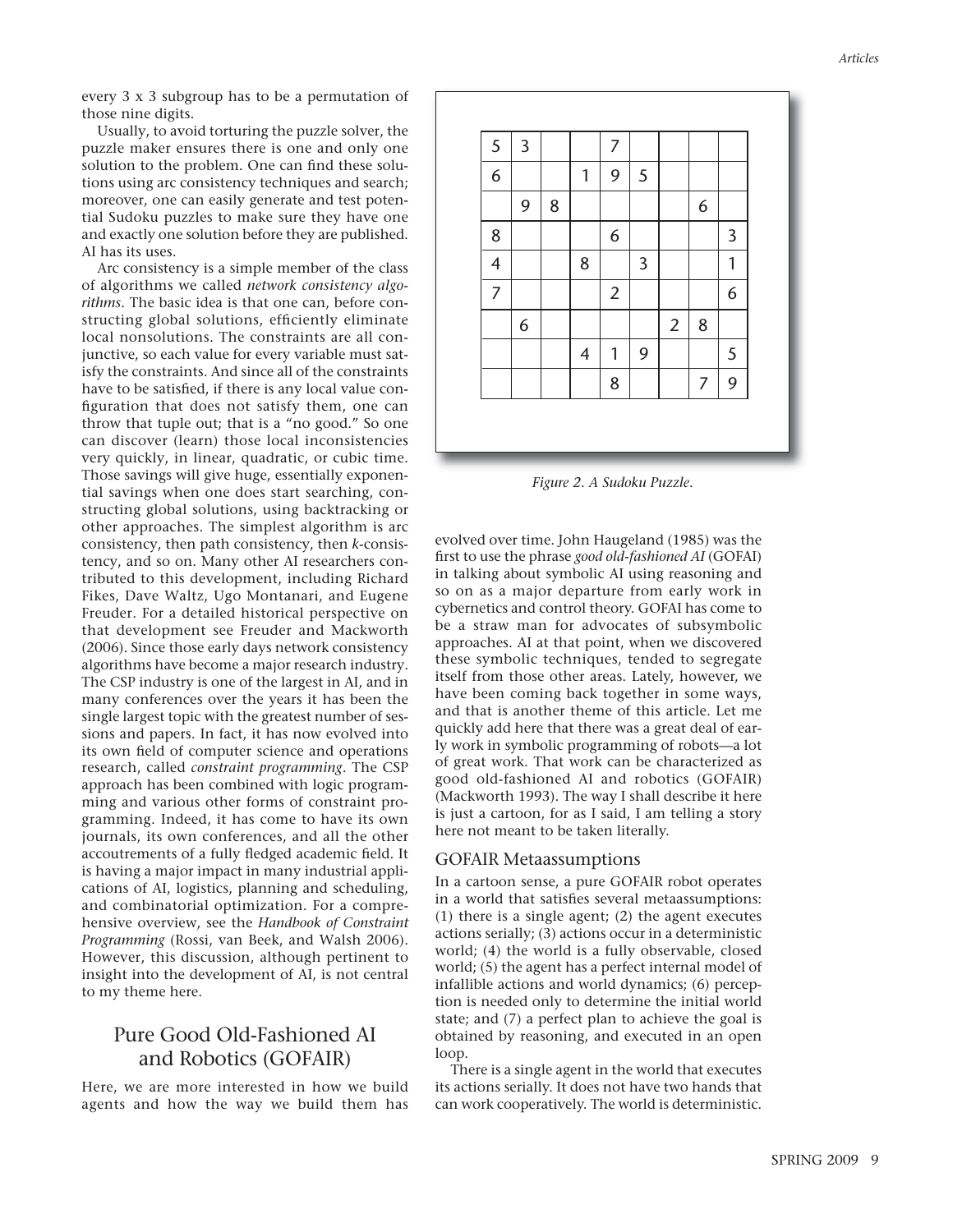

*Figure 3. A Robot Coevolving with Its Environment*

It is fully observable. It is closed, so if I do not know something to be true, then it is false, thanks to the "closed world assumption" (Reiter 1978). The agent itself has a perfect internal model of its own infallible actions and the world dynamics, which are deterministic. If these assumptions are true then perception is needed only to determine the initial world state. The robot takes a snapshot of the world. It formulates its world model. It reasons in that model and it can combine that reasoning with its goals using, say, a first order theorem-prover to construct a plan. This plan will be perfect because it will achieve a goal even if it executes the plan open loop. So, with its eyes closed, it can just do action *A,* then *B,* then *C*, then *D,* then *E.* If it happens to open its eyes again, it would see, "Oh, I did achieve my goal, great!" However, there is no need for it to open its eyes because it had a perfect internal model of these actions that have been performed, and they are deterministic, and so the plan was guaranteed to succeed with no feedback from the world.

### CSPs and GOFAIR

What I would like you, the reader, to do is to think of the CSP model as a very simple example of GOFAIR. There are no robots involved, but there are some actions. The solver is placing numbers in the squares and so on. In pure GOFAIR there is a perfect model of the world and its dynamics in the agent's head, so I call the agent then *an omniscient fortune teller*, as it knows all and it can see the entire future because it can control it, perfectly. Therefore if these conditions are all satisfied, then the agent's world model and the world itself will be in perfect correspondence—a happy state of affairs, but it doesn't usually obtain. However, when working in this paradigm we often failed to distinguish the agent's world model and the world itself because there really is no distinction in GOFAIR. We confused the agent's world model and the world—a classic mistake.

## A Robot in the World

Now we come to think about the nature of robots. A robot acts in a world. It changes that world, and that world changes the robot. We have to conceive of a robot in an environment, performing actions in an environment, and the environmental stimuli, which could be sensory stimuli or physical stimuli, will change the robot. Therefore, think of the robot and its environment as two coupled dynamic systems, operating in time, embedded in time, each changing the other, as they coevolve as shown in figure 3. They are mutually evolving, perpetually, to some future state, because, of course, the environment could contain many other agents who see this robot as part of their environment.

#### Classic Horizontal Architecture

Again, in a cartoon fashion, consider the so-called three boxes model or the horizontal architecture model for robots. Since perception, reasoning, and action are the essential activities of any robot why not just have a module for each?

As shown in figure 4, the perception module interprets the stimuli coming in from the environment; it produces a perfect three-dimensional world model that is transmitted to the reasoning module, which has goals, either internally gener-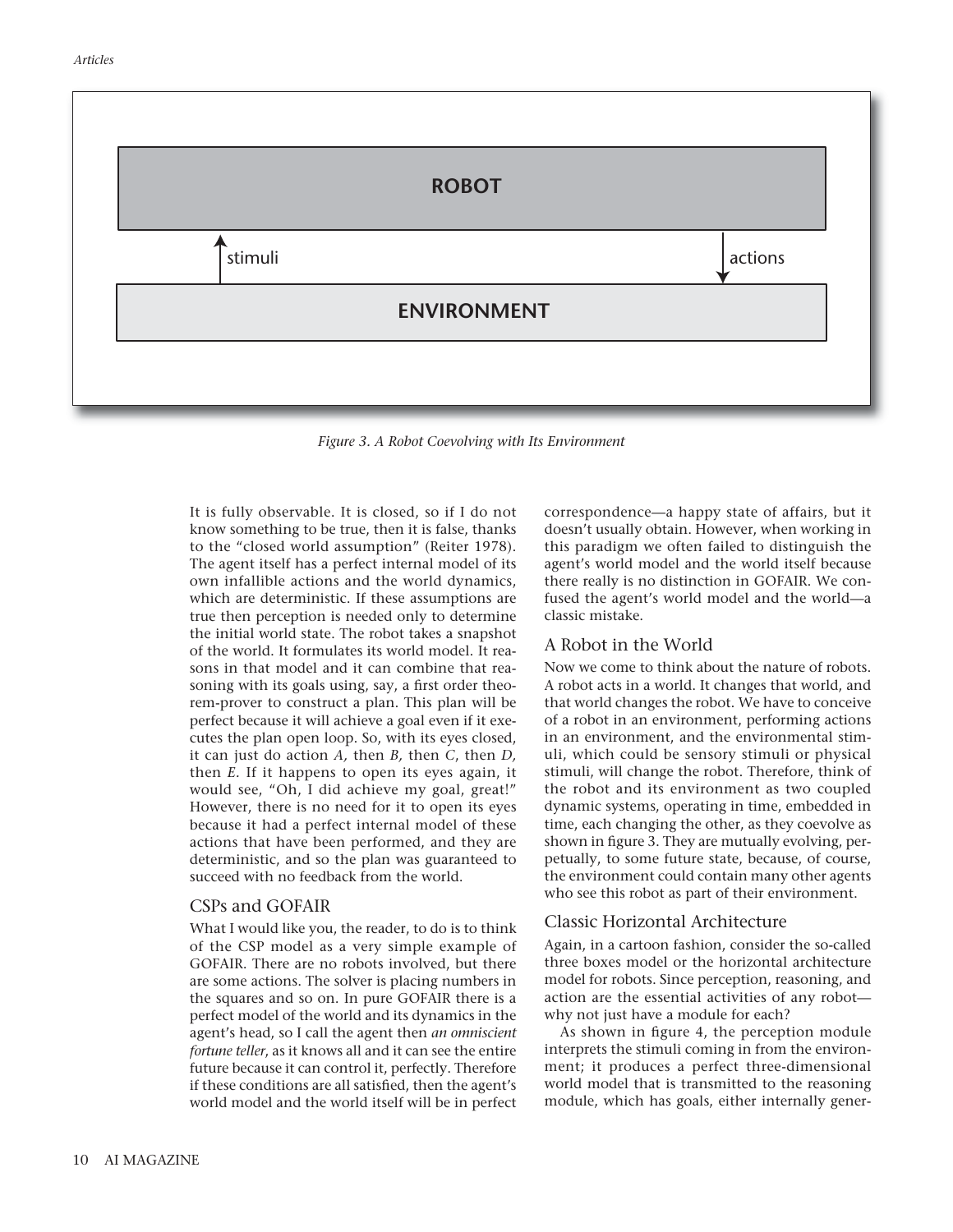

*Figure 4. A Horizontal Architecture for a GOFAIR Robot.*

ated or from outside. Combining the model and the goals, the reasoning module produces a plan. Again, that plan is just a sequence of the form: Do this, do this, do this, then stop. There are no conditionals, no loops in these straight-line plans. Those actions will, when executed, change the world perfectly according to the goals of the robot. Now, unfortunately for the early hopes for this paradigm, this architecture can only be thought of as a really good first cut. You know that if you wanted to build a robot it is a really good first thought. You want to push it as hard as you can, because it is nice and simple, it keeps it clean and modular, and all the rest of it. It is simple but, unfortunately, not adequate. Dissatisfaction with this approach drove the next stage of evolution of our views of robotic agents, illustrating our theme.

#### The Demise of GOFAIR

GOFAIR robots succeed in controlled environments such as blocks worlds and factories, but they cannot play soccer! GOFAIR did work, and does work, as long as the blocks are matte blocks with very sharp edges on black velvet backgrounds. It works in factories if there is only one robot arm and it knows exactly where things are and exactly where they are going to go. The major defect, from my point of view, is that GOFAIR robots certainly cannot, and certainly never will, play soccer. I would not let them into my home without adult

supervision. In fact, I would advise you not to let them into your home either.

It turns out that John Lennon, in retrospect, was a great AI researcher since in one of his songs he mused, "Life is what happens to you when you're busy making other plans." (Lennon 1980. The key to the initial success of GOFAIR is that the field attacked the planning problem and came up with really powerful ideas, such as GPS, STRIPS, and back-chaining. This was revolutionary. Algorithms were now available that could make plans in a way we could not do before. Miller and colleagues' book *Plans and the Structure of Behaviour* (Miller, Galantner, and Pribam 1960) was a great inspiration and motivation for this work. In psychology there were few ideas about how planning could be done until AI showed the way. The GOFAIR paradigm demonstrated how to build proactive agents for the very first time.

But planning alone does not go nearly far enough. Clearly, a proactive GOFAIR robot is indeed an agent that can construct plans and act in the world to achieve its goals, whether short term or long term. Those goals may be prioritized. That is well and good. However, "There are more things in heaven and earth, Horatio, than are dreamt of in your philosophy."2 In other words, events will occur in the world that an agent does not expect. It has to be able to react quickly to interrupts from the environment, to real-time changes, to immi-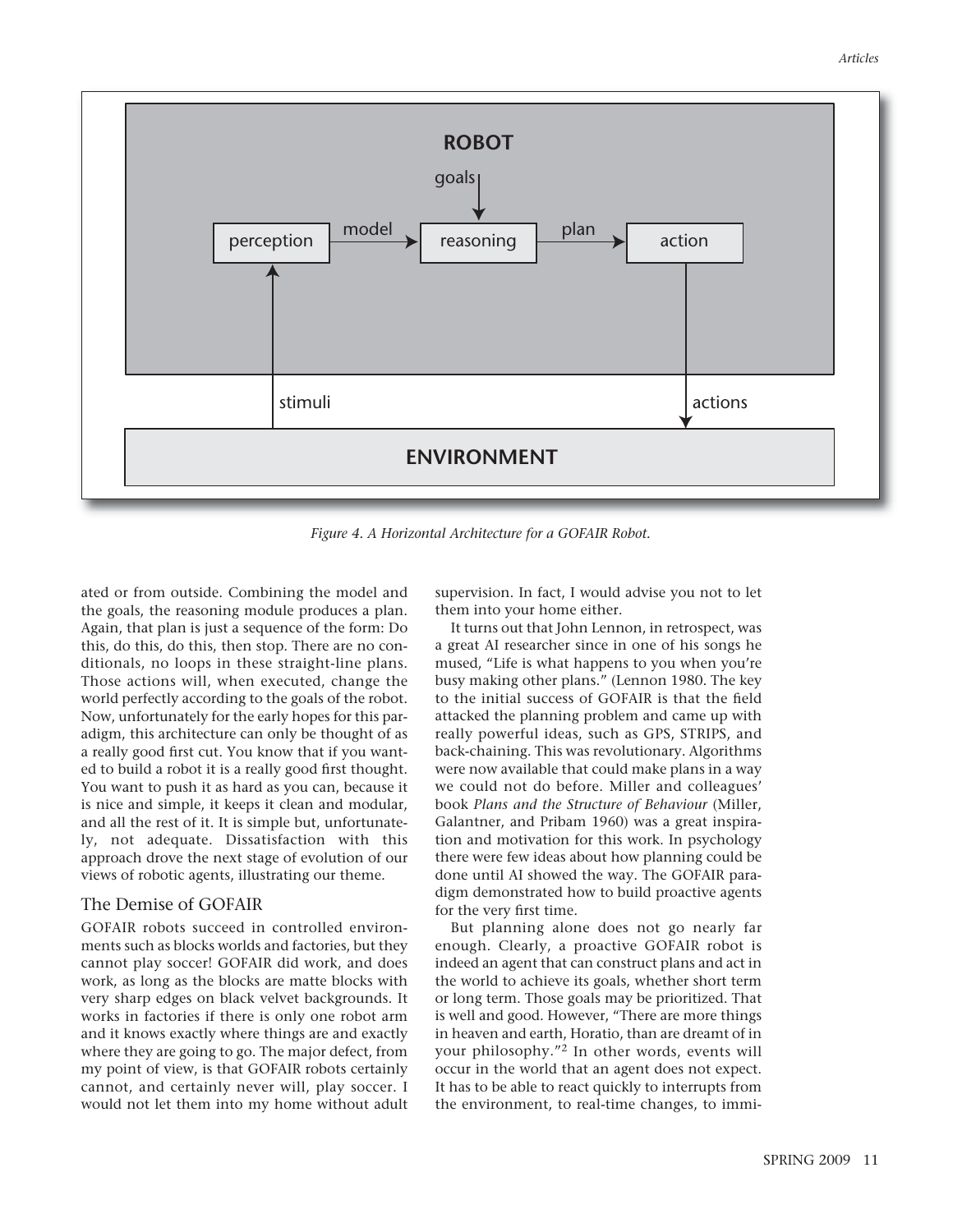

*Drawing by Jim Marin, ©2009.*

*Figure 5. The Setup for the World's First Robot Soccer Game, between Zeno and Heraclitus.*

nent threats to safety to itself or humans, to other agents, and so on. An intelligent robot must be both proactive *and* responsive. An agent is proactive if it acts to construct and execute short-term and long-term plans and achieve goals in priority order. An agent is responsive if it reacts in real time to changes in the environment, threats to safety, and other agents' actions.

#### Beyond GOFAIR to Soccer

So that was the real challenge that was before us in the 1980s to the GOFAIR cartoon worldview. How could we integrate proactivity and reactivity? In 1992, I made a proposal (Mackworth 1993) that it is fine to say robots must be proactive and reactive or responsive but we needed a simple task domain in order to force us to deal with those kinds of issues. I proposed robot soccer as that domain in that paper. Actually, I proposed it after we had actually already built soccer players in our lab and made them work. We built the world's first robot soccer players, using cheap toy radio-controlled monster trucks, as drawn in figure 5. The first two players were named after Zeno and Heraclitus. You can see videos of the first robot soccer games on the web.3

A single color camera, looking down on these trucks, could see the colored circles on top of the trucks so that the perceptual system could distinguish Zeno from Heraclitus. It could also see the ball and the goals. Each truck has its own controller. Since they cannot turn in place—they are nonholonomic—it is very hard actually to control them. It is a very tricky problem to control this kind of steerable robot. The path-planning problems have to be solved in real time. Of course, one is trying to solve a path-planning problem, as the ball is moving and the opponent is moving in order to get that ball; that is very tricky computationally. We were pushing the limits both of our signal-processing hardware and the CPUs to get this to work in real time. We were running there at about 15 Hz cycle time. The other problem was that our lab was not big enough for these monster trucks. We wanted to go with more trucks, but the department head would not give us a bigger lab. So we were forced to go to smaller robots, namely, 1/24th scale radio-controlled model Porsches, that we called *Dynamites.* These cars were running on a ping-pong table with a little squash ball. In the online video, one can see the players alternating between offensive and defensive behaviors. The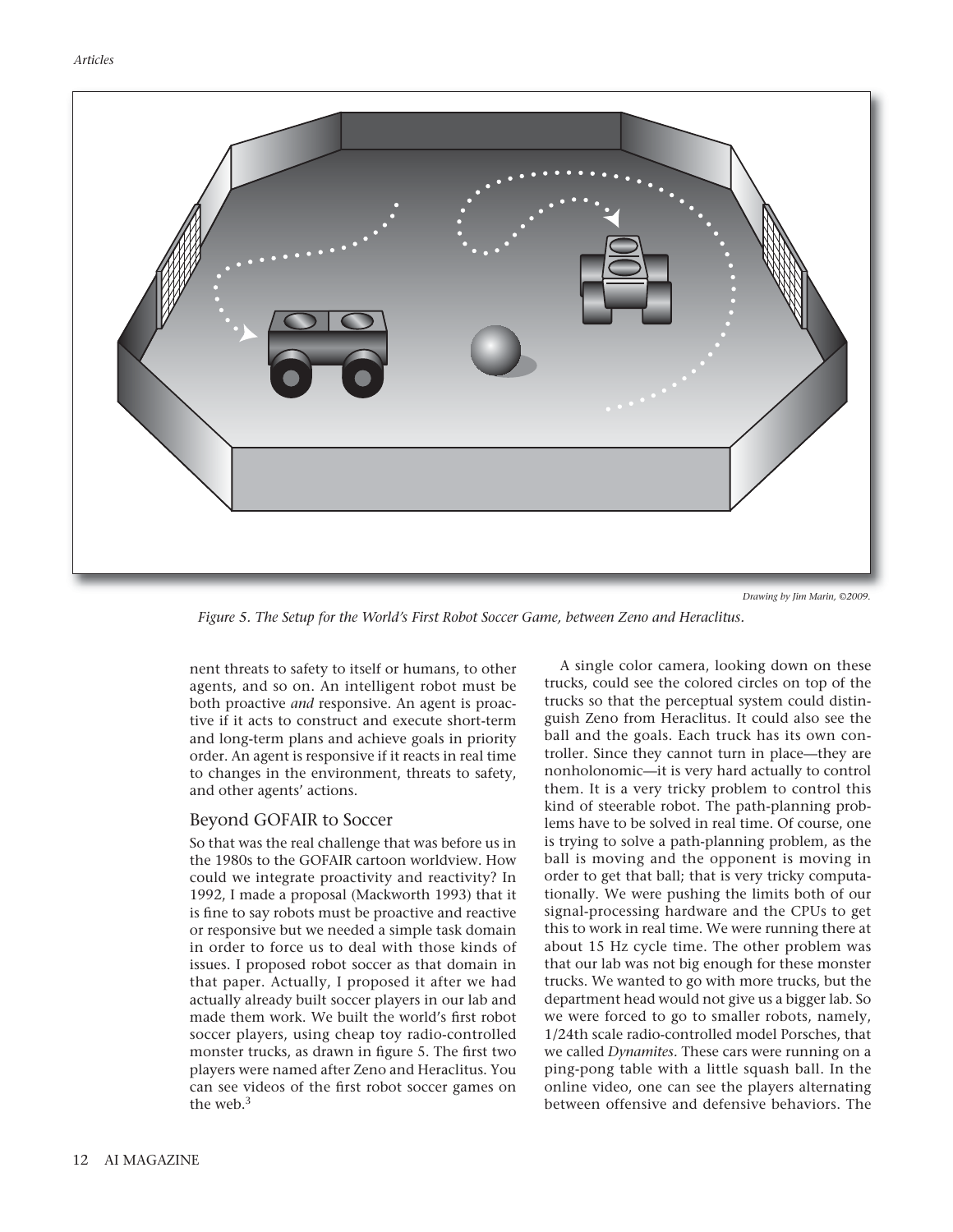behaviors the robots exhibit are clearly a mix of proactive and responsive behaviors, demonstrating the theme of evolution of our models of agents beyond the GOFAIR approach.

Incidentally, there was an amazing, successful effort to get chess programs to the point where they beat the world champion (Hsu 2002). But from the perspective presented here, it changes only the single-agent Sudoku puzzle into a twoagent game; however, all the other aspects of the Sudoku domain remain the same—perfect information, determinism, and the like. Chess loses its appeal as a domain for driving AI research in new directions.

We managed to push all our soccer system hardware to the limit, so we were able to develop twoon-two soccer. The cars were moving at up to 1 meter per second and autonomously controlled at 30 Hz. Each had a separate controller off board, and the cars were entirely independent. The only thing they shared is a common front-end visionperceptual module. We were using transputers (a 1 MIP CPU) because we needed significant parallelism here. You can see a typical game segment with the small cars on the web.<sup>4</sup> We were able to do the real-time path planning and correction and control at about 15–30 Hz, depending, but that was really the limit of where we could go at that time (1992–94) because we were limited by the hardware constraints.

#### RoboCup

As it happens, shortly thereafter, some Japanese researchers started to think along similar lines. They saw our work and said, "Looks good." Instead of using steerable robots, as we had, they chose holonomic robots that can spin in place. Hiroaki Kitano and his colleagues in Japan proposed RoboCup (Kitano 1998). In Korea, the MiroSot group<sup>5</sup> was also intrigued by similar issues. It made for an interesting international challenge.

The first RoboCup tournament was held in Nagoya, Japan, in 1997. Our University of British Columbia (UBC) team participated; it was a milestone event. Many researchers have subsequently made very distinguished contributions in the robot soccer area, including Peter Stone, Manuela Veloso, Tucker Balch, Michael Bowling, Milind Tambe, and many others. It has been fantastic. At RoboCup 2007, held in Atlanta, Georgia, there were approximately 2,700 participant agents, and of those, about 1,700 were people and 1,000 were robots. A review of the first 10 years of RoboCup has recently appeared (Visser and Burckhard 2007) showing how it has grown in popularity and influenced basic research.

RoboCup has become incredibly exciting, a little cutthroat and competitive with, perhaps, some dubious tactics at times but that is the nature of



*Illustration by Giacomo Marchesi, ©2009.*

*Figure 6. Humanoid Robot Soccer Player.*

intense competition in war and soccer. More importantly, robot soccer has been incredibly stimulating to many young researchers, and it has brought many people into the field to do fine work including new competitions such as RoboRescue and RoboCup@Home. The RoboCup mission is to field a team of humanoid robots to challenge and beat the human champions by 2050, as suggested by figure 6.

## From Sudoku to Soccer and Beyond

Now let us step back a bit and consider our theme of evolutionary development. If one thinks of the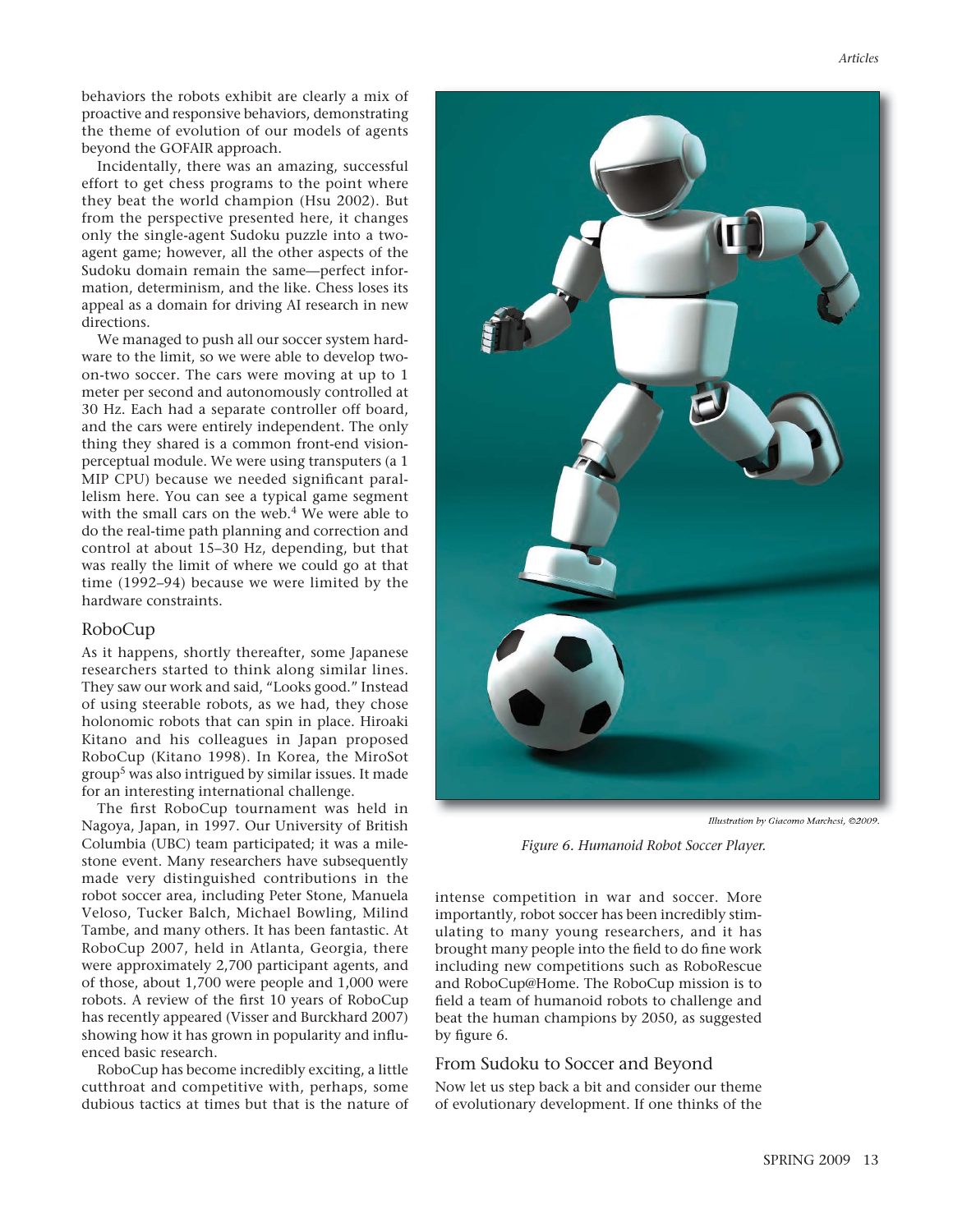|                             | <b>Sudoku</b> | <b>Soccer</b> |
|-----------------------------|---------------|---------------|
| Number of agents            | 1             | 23            |
| Competition                 | No            | Yes           |
| Collaboration               | No            | Yes           |
| Real time                   | No            | Yes           |
| <b>Dynamics</b>             | Minimal       | Yes           |
| Chance                      | <b>No</b>     | Yes           |
| Online                      | No            | Yes           |
| <b>Planning Horizons</b>    | <b>No</b>     | Yes           |
| <b>Situated Perception</b>  | <b>No</b>     | Yes           |
| <b>Partially Observable</b> | <b>No</b>     | Yes           |
| Open World                  | <b>No</b>     | Yes           |
| Learning                    | Some          | Yes           |

*Figure 7. Comparison of Sudoku and Soccer along Various Dimensions.*

Sudoku domain as the exemplar of GOFAIR in a very simple-minded way, then soccer is an exemplar of something else—what is the something else? I think it is situated agents, and so we are in transition from one paradigm to another. As shown in figure 7, we can compare Sudoku and soccer as exemplar tasks for each paradigm, GOFAIR and situated agents, respectively, along various dimensions.

I shall not go through these dimensions exhaustively. In soccer we have 23 agents: 22 players and a referee. Soccer is hugely competitive between the teams obviously, but also of major importance is the collaboration within the teams, the teamwork being developed, the development of plays, and the communications systems, the signaling systems between players and the protocols for them. Soccer is very real time. There is a major influence of dynamics and of chance. Soccer is online in the sense that one cannot compute a plan offline and then execute it, as one can in GOFAIR. Whenever anything is done, a plan almost always must be recomputed. There exist a variety of temporal planning horizons, from "Can I get my foot to the ball?" through to "Can I get the ball into the net?" and "Can I win this tournament?" The visual perception is very situated and embodied. Vision is on board the robots now in most of the leagues, so a robot sees only what is visible from where it is, meaning the world is obviously only partially observable. The knowledge base is completely open because one cannot infer much about what is going on behind one's back. The opportunities for robot learning are tremendous.

#### From GOFAIR to Situated Agents

As we make this transition from GOFAIR to situated agents, how is it done? There has been a whole community working on situated agents, since James Clerk Maxwell in the late 19th century building governors for steam engines and the like. Looking at Maxwell's classic paper "On Governors" (Maxwell 1868), it is clear that he produced the first theory of control, trying as he was to understand why James Watts's feedback controller for steam engines actually worked, under what conditions it was stable, and so on. Control theorists have had a great deal to say about situated agents for the last century or so. So, one way to build a situated agent would be to suggest that we put AI and control together: to stick a planner, an AI planner, GOFAIR or not, on top of a reactive control-theoretic controller doing PID control. One could also put in a middle layer of finite-state mode control. These are techniques we fully understand, and that is, in fact, how we did it for the first soccer players, which I have described above. There was a two-level controller. However, there are many problems with that approach, not the least being debugging it, understanding it, let alone proving anything about it. It was all very much: try it and see. It was very unstable as new behaviors were added. It had to be restructured at the higher level and so on. Let me just say that it was a very graduate student intensive process requiring endless student programming hours! So rather than gluing a GOFAIR planner on top of a multilayer control-theoretic controller we moved in a different direction.

I argued that we must abandon the metaassumptions of GOFAIR but keep *constraint satisfaction.* My response was that we just give up on those metaassumptions of GOFAIR but not throw out the baby of constraint satisfaction with the bathwater of the rest of GOFAIR. Constraint satisfaction was, and is, the key in my mind, and the reason it is the key is that we understand symbolic constraints, as well as numerical. We understand how to manipulate them and so on. We understand even first-order logic as a constraint-solving system, thanks to work on that side, but we also understand constraints in the control world. We understand that a thermostat is trying to solve a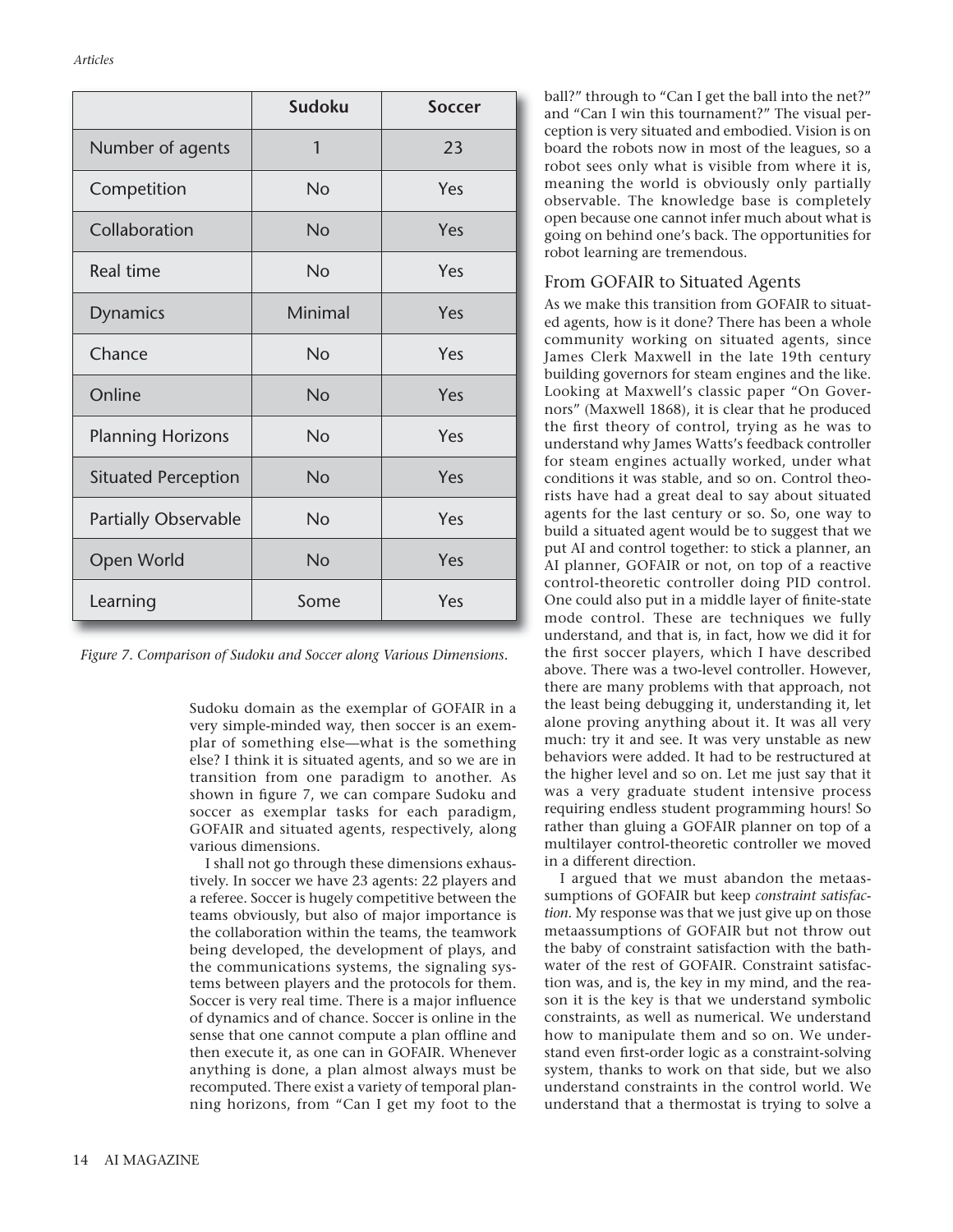

*Figure 8. Robot Friends Playing Soccer.* 

*Photo courtesy Stefan Eissing.*

constraint. We have now a uniform language of constraint solving or satisfaction although one aspect may be continuous while the other may be discrete or even symbolic. There is a single language or single paradigm to understand it from top to bottom, which is what we need to build clean systems. The constraints now though are dynamic: coupling the agent and its environment. They are not like the timeless Sudoku constraint: every number must be different now and forever. When one is trying to kick a ball. the constraint one is trying to solve is whether the foot position is equal to the ball's position at a certain orientation, at a certain velocity, and so on. Those are the constraints one is trying to solve, and one really does not care how one arrives there. One simply knows that at a certain point in time, the ball will be at the tip of the foot, not where it is now but where it will be in the future. So this is a constraint, but it is embedded in time, and it is changing over time as one is trying to solve it, and clearly, that is the tricky part.

Thus, constraints are the key to a uniform archi-

tecture, and so we need a new theory of constraintbased agents. This has set the stage. I shall leave you in suspense for a while for a digression before I come back to sketch that theory. Its development is part of the evolutionary process that is the theme of this article.

# Robot Friends and Foes

I digress here briefly to consider the social role of robots. Robots are powerful symbols; they have a really interesting emotional impact. One sees this instinctively if one has ever worked with kids and Lego robotics or the Aibo dogs that we see in figure 8, or with seniors who treat robots as friends and partners. We anthropomorphize our technology with things that look almost like us or like our pets—although not too much like us. (That is the "uncanny valley" [Mori 1982]). We relate to humanoid robots very closely emotionally. Children watching and playing with robot dogs appear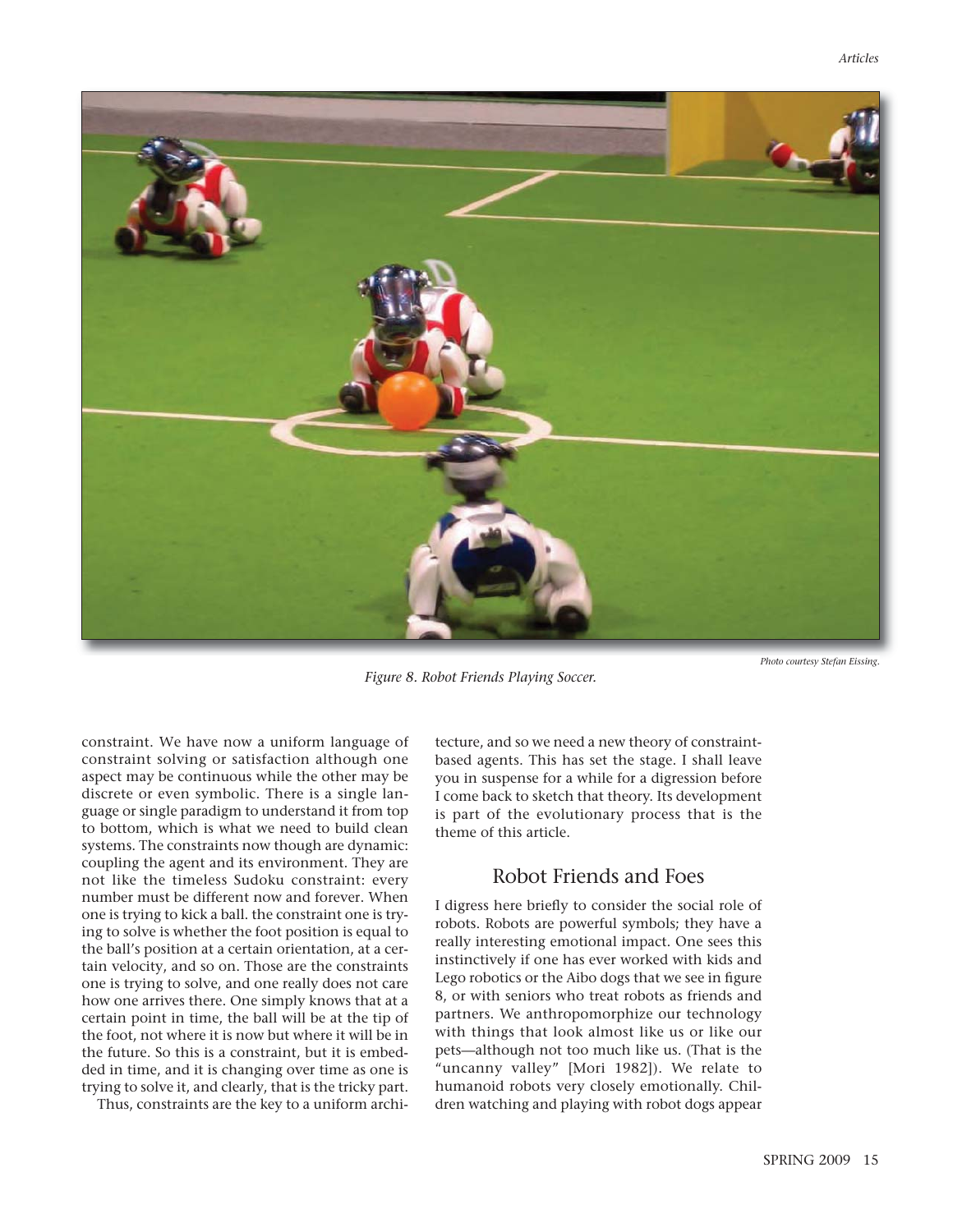

*Figure 9. … and Robot Foes.*

to bond with them at an emotional level.

But, of course, the flip side is the robot soldier (figure 9), the robot army, and the robot tank.

# Robots, Telerobots, Androids, and Cyborgs

Robots really are extensions of us. Of course, there are many kinds of robots. One uses the word *robot* loosely but, technically, one can distinguish between strictly autonomous robots and telerobots where there is human supervisory control, perhaps at a distance, to Mars or in a surgical situation, for example. There are androids that look like us and cyborgs that are partly us, partly machine. The claim is that robots are really reflections of us, and that we project our hopes and fears onto them. That this has been reflected in literature and other media over the last two centuries is a fact. I do not need to bring to mind all the robot movies, but robots do stand as symbols for our technology.

Dr. Frankenstein and his creation, in *Franken-*

*stein; or, The Modern Prometheus* (Shelley 1818), stood as a symbol of our fear, a sort of Faustian fear that that kind of power, that kind of projection of our own abilities in the world, would come back and attack us. Mary Shelley's work explored that, and Charlie Chaplin's *Modern Times* (1936) brought the myth up to date. Recall the scene in which Chaplin is being forced to eat in the factory where, as a factory worker, his entire pace of life is dictated by the time control in the factory. He is a slave to his own robots, and his lunch break is constrained because the machines need to be tended. He is, in turn, tended by an unthinking robot who keeps shoving food into his mouth and pouring drinks on him until finally, it runs amok. Chaplin was making a very serious point that our technology stands in real danger of alienating and repressing us if we are not careful.

I shall conclude this somewhat philosophical interjection with the observations of two students of technology and human values. Marshall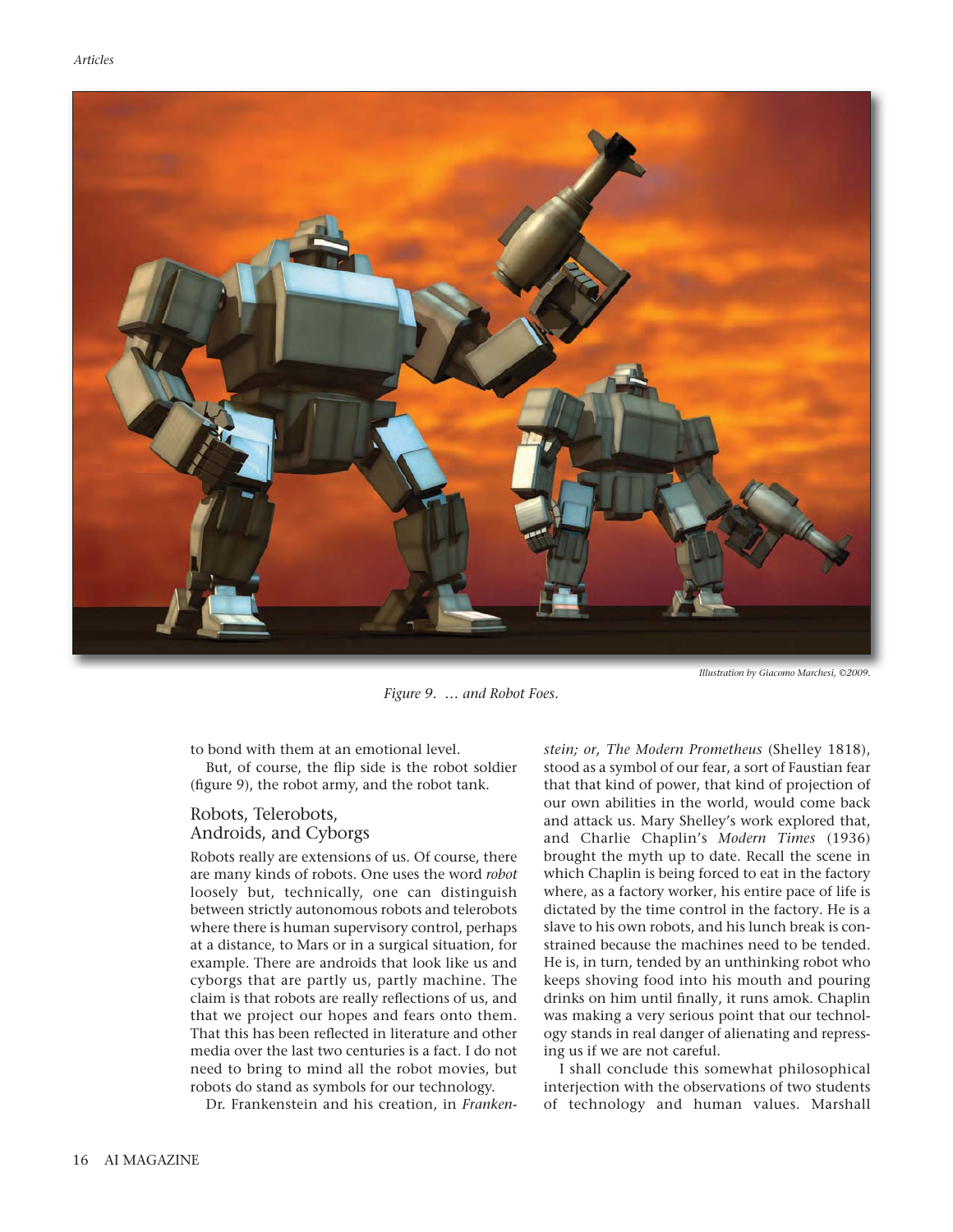

*Photo Courtesy University of Calgary.*

*Figure 10. RoboSurgeon NeuroArm.* 

McLuhan argued, although he was thinking of books, advertising, television, and other issues of his time but it applies equally to robots, "We first shape the tools and thereafter our tools shape us." (McLuhan 1964)*.* Parenthetically, this effect can be seen as classic projection and alienation in the sense of Ludwig Andreas Feuerbach (1854).

The kinds of robots we build, the kinds of robots we decide to build, will change us as they will change our society. We have a heavy responsibility to think about this carefully. Margaret Somerville is an ethicist who argues that actually the whole species *Homo sapiens* is evolving into *Techno sapiens* as we project our abilities out (Somerville 2006). Of course, this is happening at an accelerating rate. Many of our old ethical codes are broken and do not work in this new world, whether it is in biotechnology or robotics or almost any other area of technology today. As creators of some of this technology, it is our responsibility to pay serious attention to that.

## Robots: One More Insult to the Human Ego?

Another way of thinking about our fraught and ambivalent relationship with robots is that this is really one more insult. How much more can humankind take? Robotics is only the latest displacement of the human ego from center stage. Think about the intellectual lineage that links Copernicus, Darwin, Marx, Freud, and robots. This may be a stretch in thinking but perhaps not.

Humans thought they were at the center of the universe until Nicolaus Copernicus proposed that the earth was not at the center and the sun should be seen that way. Charles Darwin hypothesized we are descended from apes. Karl Marx claimed that many of our desires and goals are determined by our socioeconomic status, and, thus, we are not as free as we thought. Sigmund Freud theorized that one's conscious thoughts are not freely chosen but rather come from the unconscious mind. Now I suggest that you can think of robots as being in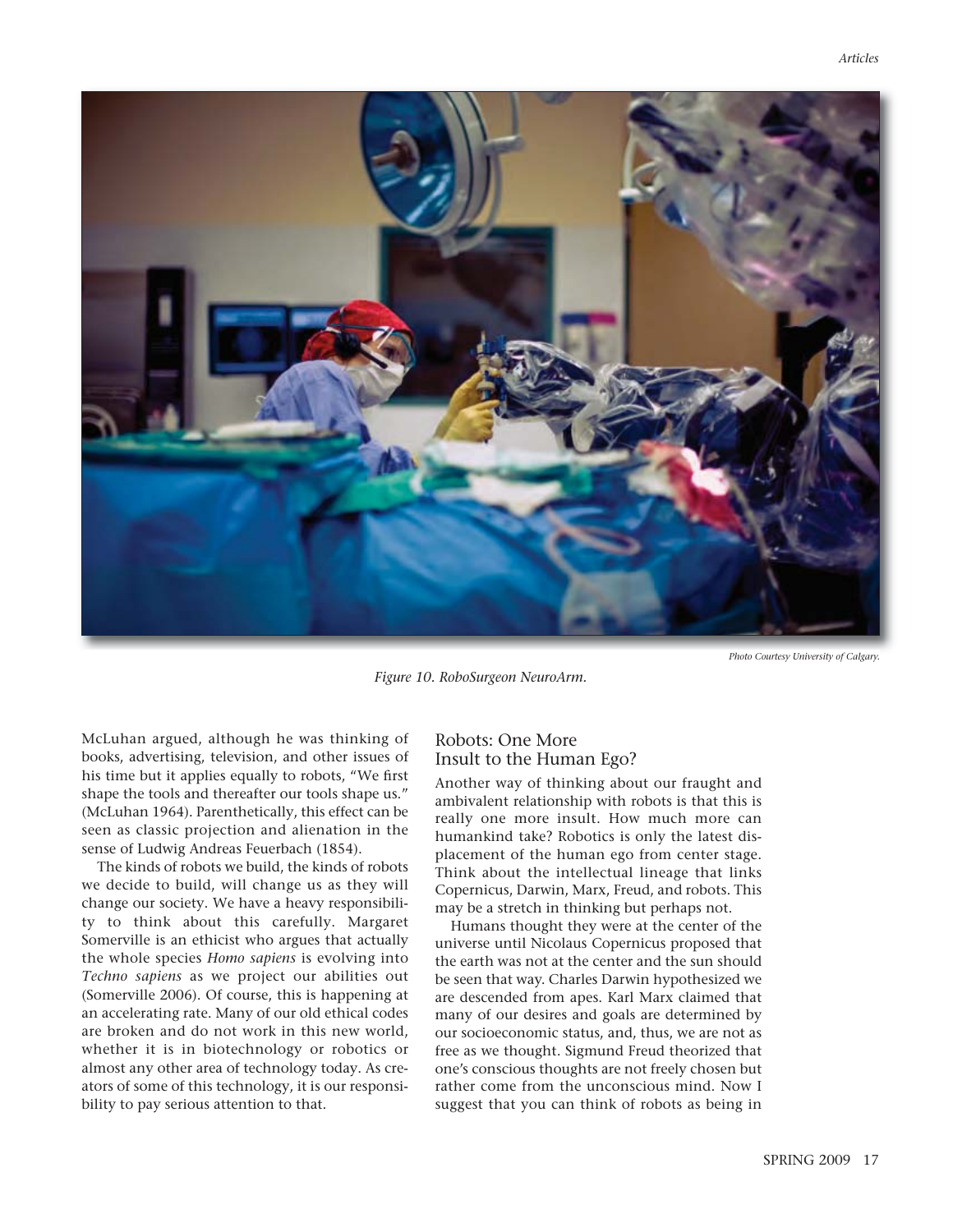

*Figure 11. Prototype Smart Wheelchair (UBC, 2008).*

that same great lineage of saying, you, *Homo sapiens*, are not unique. Now, there are other entities, robots, created by us, that can also perceive, think, and act. They could become as smart as we are. But this kind of projection can lead to a kind of moral panic: "The robots are coming! The robots are coming! What are we going to do?" When we talk to the media the first questions reporters ask are, typically: "Are you worried about them rising up and taking over?" and "Do you think they'll keep us as pets?" The public perception of robots is evolving as our models of robots and the robots themselves evolve.

## Helpful Robots

To calm this kind of panic we need to point to some helpful robots. The arm shown in figure 10 (on the previous page), the RoboSurgeon NeuroArm, is actually fabricated from nonmagnetic parts so it can operate within a magnetic resonance imaging (MRI) field. The surgeon is able to do neurosurgery telerobotically, getting exactly the right parts of the tumor while seeing real-time feedback as the surgery is performed. An early prototype of our UBC smart wheelchair work is shown in figure

11. This chair can use vision and other sensors to locate itself, map its environment, and allow its user to navigate safely.

# RoboCars: DARPA Urban Challenge

Continuing with the helpful robot theme, consider autonomous cars. The original DARPA Challenges, in 2004 and 2005, and the Urban Challenge in 2007, have catalyzed significant progress, stimulated by Ron Brachman (my predecessor as AAAI president) at DARPA. Sebastian Thrun and his team at Stanford developed Junior (figure 11a), loaded with sensors and actuators and horsepower and CPUs of all sorts, facing off against Boss (figure 11b), the Carnegie Mellon University/General Motors Tartan racing team in the fall of 2007, with Boss taking first place and Junior second in the Urban Challenge.<sup>6</sup> The media look at these developments and see them as precursors to robot tanks, cargo movers, and automated warfare, reaching an understanding of why DARPA funded them. However, Thrun (2006) is an evangelist for a different view of such contests. The positive impact of having intelligent cars would be enormous. Consider the potential ecological savings of using highways so much more efficiently instead of paving over farmland. Consider the safety aspect in reducing the annual carnage of 4,000 road accident deaths a year in Canada alone. Consider the fact that cars could negotiate at intersections, the way Dresner and Stone (2008) have simulated to show you could get maybe two to three times the throughput in cities in terms of traffic if these cars could talk to each other instead of having to wait for dumb stop signs and traffic lights. Consider the ability for the elderly or disabled to get around on their own. Consider the ability to send one's car to the parking lot by itself and then call it back later. There would be automated warehouses for cars instead of using all that surface land for parking. Truly, the strong positive implications of success in this area are enormous. But, can we trust them? This is a real problem and it is one of the major problems. In terms of smart wheelchairs, one major reason they do not already exist now is liability. It is almost impossible to get an insurance company to back a project or a product. This clarifies why the car manufacturers have moved very slowly in an incremental way to develop intelligent technology.

## Can We Trust Robots?

There are some real reasons we cannot yet trust robots. The way we build them now, not only are they not trustworthy, they are also unreliable. So, can they do the right thing? Will they do the right thing? And then, of course, there is the fear that I alluded to earlier that eventually they will become autonomous, with free will, intelligence, and consciousness.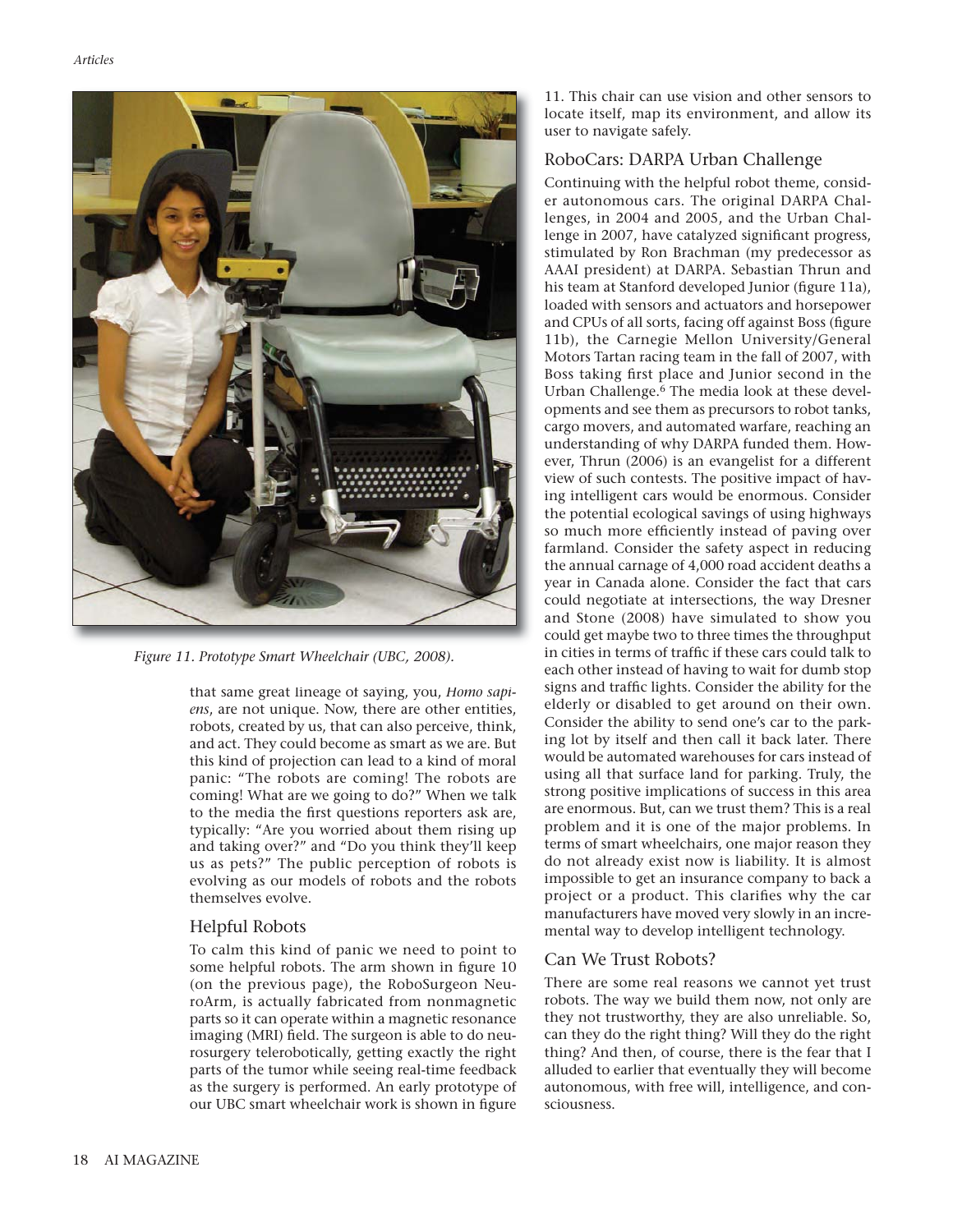

*Photos courtesy US Defense Advanced Research Projects Agency.*

*Figure 12. Two Competitors in the DARPA Urban Challenge.* 

## Ethics at the Robot-Human Interface

Do we need robot ethics, for us and for them? We do. Many researchers are working on this (Anderson and Anderson 2007). Indeed, many countries have suddenly realized this is an important issue. There will have to be robot law. There are already robot liability issues. There will have to be professional ethics for robot designers and engineers just as there are for engineers in all other disciplines. We will have to factor the issues around what we should do ethically in designing, building, and deploying robots. How should robots make decisions as they develop more autonomy? What should we do ethically and what ethical issues arise for us as we interact with robots? Should we give them any rights? We have a human rights code; will there be a robot rights code?

There are, then, three fundamental questions we have to address. First, what should we humans do ethically in designing, building, and deploying robots? Second, how should robots decide, as they develop autonomy and free will, what to do ethically? Third, what ethical issues arise for us as we interact with robots?

**Asimov's Laws of Robotics.** In considering these questions we will go back to Isaac Asimov (1950) as he was one of the earlier thinkers about these issues, who put forward some interesting, if perhaps naïve, proposals. His original three Laws of Robotics are: I. A robot may not harm a human being, or, through inaction, allow a human being to come to harm. II. A robot must obey the orders given to it by human beings except where such orders would conflict with the First Law. III. A robot must protect its own existence, as long as such protection does not conflict with the First or Second Laws.

**Asimov's Answers.** Asimov's answers to those questions I posed are that, first, you must put those laws into every robot, and by law manufacturers would have to do that. Second, robots should always have to follow the prioritized laws. He did not say much about the third question. His plots arise mainly from the conflict between what the humans intend the robot to do and what it actually does do, or between literal and sensible interpretations of the laws because they are not codified in any formal language. He discovered many hidden contradictions, but they are not of great interest here. What is of interest and important here is that, frankly, the laws and the assumptions behind them are naïve. That is not to blame Asimov, as he was very early and pioneered the area, but we can say that much of the ethical discussion nowadays remains naïve. It presupposes technical abilities that we just do not have yet.

#### What We Need

We do not currently have adequate methods for modeling robot structure and functionality, of predicting the consequences of robot commands and actions, and of imposing requirements on those actions, such as reaching the goal but doing it in a safe way and making sure that the robot is always live, with no deadlock or livelock. And most importantly, one can put those requirements on the robot, but one has to be able to find out whether the robot will be able to satisfy those requirements. We will never have, for real robots, 100 percent guarantees, but we do need withinepsilon guarantees. Any well-founded ethical discussion presupposes that we (and robots) do indeed have such methods. That is what we require.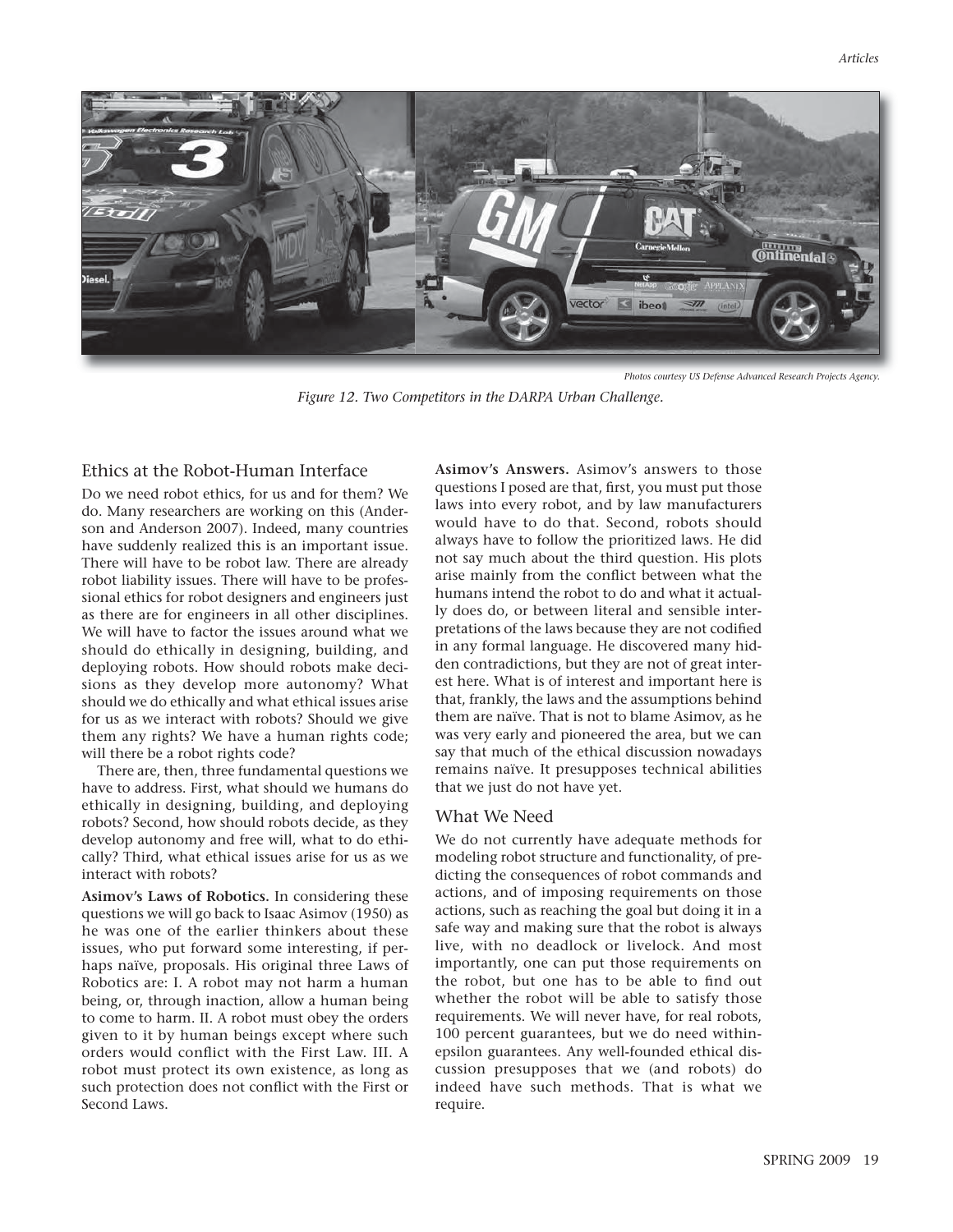

*Figure 13. A Vertical Robotic System Architecture.*

#### Theory Wanted

So, finally coming back to the constraint-based agent theory, it should help to satisfy those requirements. In short, we need a theory with a language to express robot structure and dynamics, language for constraint-based specifications, and a verification method to determine whether a robot described in the first language will be likely to satisfy its specifications described in the second language.

# Robots as Situated Agents

What kind of robots, then, are we thinking about? These are *situated* robots tightly coupled to the environment; they are not universal robots. Remember *Rossum's Universal Robots* (Capek 1923)? We are not going to build universal robots. We are going to build—we are building—very situated robots that are functioning in particular environments for particular tasks. But those environments are, typically, highly dynamic. There are other agents. We have to consider social roles. There is a

very tight coupling of perception and action, perhaps at many different levels. We now know that the human perceptual system is not a monolithic black box that delivers a three-dimensional model from retinal images. There are many visual subsystems dealing with recognition, location, orientation, attention, and so forth. Our robots will be like that as well.

It is not "cheating" to embody environmental constraints by design, evolution, or learning. It was cheating in the old GOFAIR paradigm, which *did* aim at universal robots. Everything had to be described in, say, the logic, and one could not design environmental constraints into the robots. We think just following biology and natural evolution is the way to go, and learning will play a major part. Evolution is learning at the species level. Communication and perception are very situated. The architectures are online, and there is a hierarchy of time scales and time horizons. Critically, we want to be able to reason about the agent's correctness as well as in the agents. We do not require the agents to do reasoning—they may not—but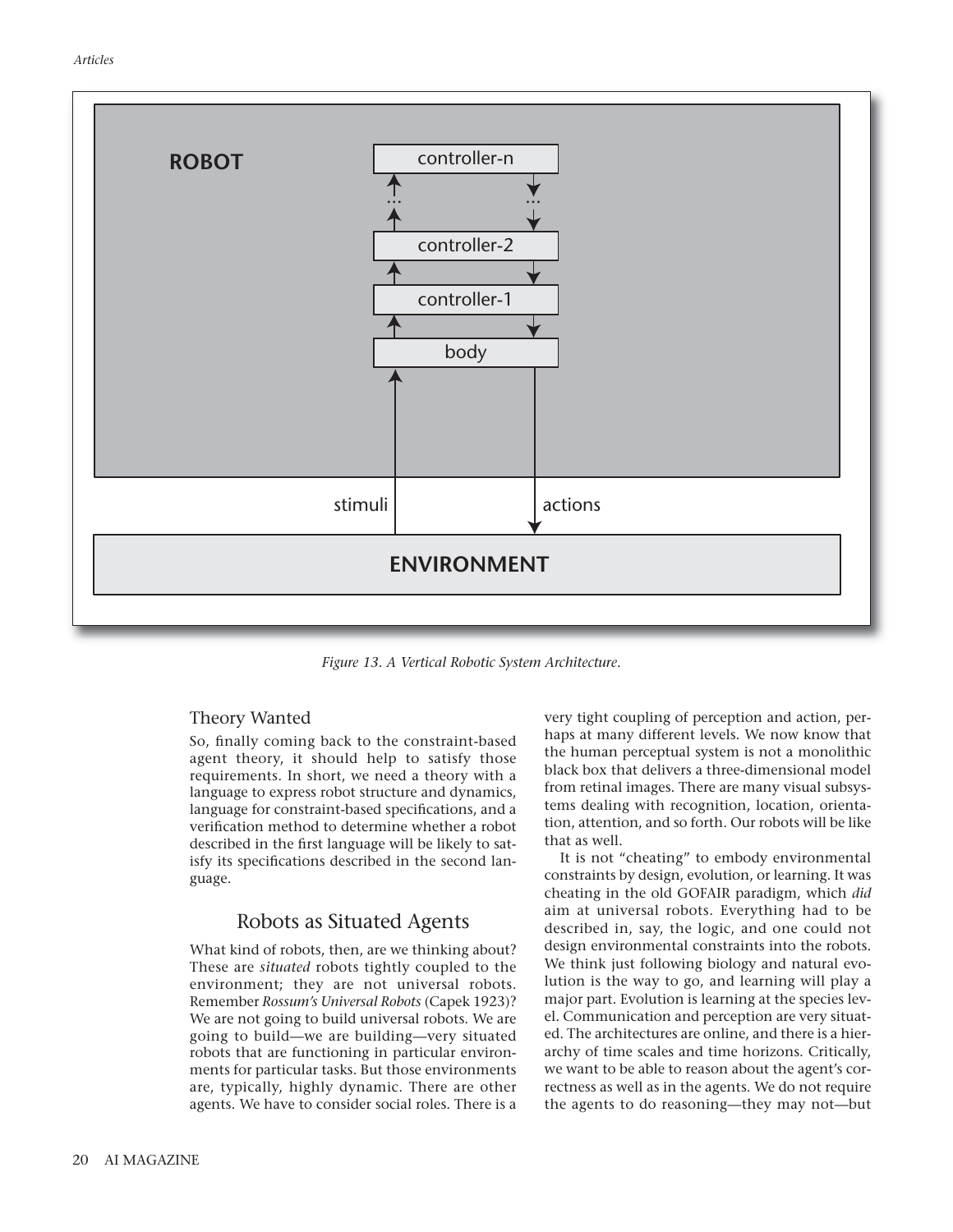certainly we want to be able to reason about them. When we think back to the GOFAIR model, we never actually did that. The reasoning was in the agent's head alone, and we assumed that if it was correct everything else was correct. Finally, as I mentioned earlier, one cannot just graft a symbolic system on top of a signal-control-based system and expect the interface to be clean, robust, reliable, debuggable, and (probably) correct. So the slogan is "No hybrid models for hybrid systems."

#### Vertical Architecture

To satisfy those requirements for situated agents we have to throw away the horizontal three boxes architectural model and move to a vertical "wedding cake" architecture. As shown in figure 13, as one goes up these controllers, each controller sees a virtual body below it, modularizing the system in that way. Each controller, as one goes higher, is dealing with longer time horizons but with coarser time granularity and different kinds of perception. Each controller will only know what it needs to know. This architectural approach was advocated by James Albus (1981) and Rodney Brooks (1986). It corresponds quite closely to biological systems at this level of abstraction.

#### A Constraint-Based Agent

We are interested in constraint-based agents. They are situated; they will be doing constraint satisfaction but in a more generalized sense, not in the GOFCS sense. These constraints may be prioritized. Now we conceive of the controller of the agent or robot as a *constraint solver*.

#### Dynamic Constraint Satisfaction

Consider the generalization of constraint satisfaction to *dynamic constraint satisfaction*. A soccer example will serve us.

Imagine a humanoid robot trying to kick a soccer ball. In figure 14, we can see the projection into a two-dimensional space of a complex phase space that describes the position and velocity of the limbs of the robot and the ball at time (*t*). Each flow line in the figure shows the dynamics of the evolution of the system from different initial conditions. The controller has to be able to predict where the robot should move its foot to, knowing what it knows about the leg actuators and the ball and where it is moving and how wet the field is and so on, to make contact with the ball to propel it in the right direction. That corresponds to the 45 degree line  $y = x$ . So x here is the ball position on the horizontal axis and *y* is the foot position on the vertical axis. That is the constraint we are trying to solve. If the controller ensures the dynamical system always goes to (or approaches, in the limit) that constraint and stays there, or maybe if it doesn't stay there but always returns to it soon enough,



*Figure 14. Solving a Dynamic Soccer Constraint.*

then we say that this system is solving that constraint, *FootPosition*(*t*) = *BallPosition*(*t*). In hybrid dynamic systems language, we say the coupled agent environment system *satisfies the constraint* if and only if the constraint solution set, in the phase space of that coupled hybrid dynamic system, is an *attractor* of the system as it evolves. Incidentally, that concept of online hybrid dynamic constraint satisfaction subsumes the entire old, discrete offline GOFCS paradigm (Zhang and Mackworth 1993).

# Formal Methods for Constraint-Based Agents

The constraint-based agent (CBA) framework consists of three components: (1) Constraint Nets (CN) for system modeling; (2) timed for-all automata for behavior specification; and (3) model-checking and Liapunov methods for behavior verification.

These three components correspond to the tripartite requirement for the theory I said we wanted earlier. Ying Zhang and I developed these formal methods for constraint-based agents (Zhang and Mackworth 1995; Mackworth and Zhang 2003). First, there is an architecture for distributed asynchronous programming languages called Constraint Nets. Programs in CN represent the robot body, the controller, and the environment. In them are represented constraints that are local on the structure and dynamics of each system. For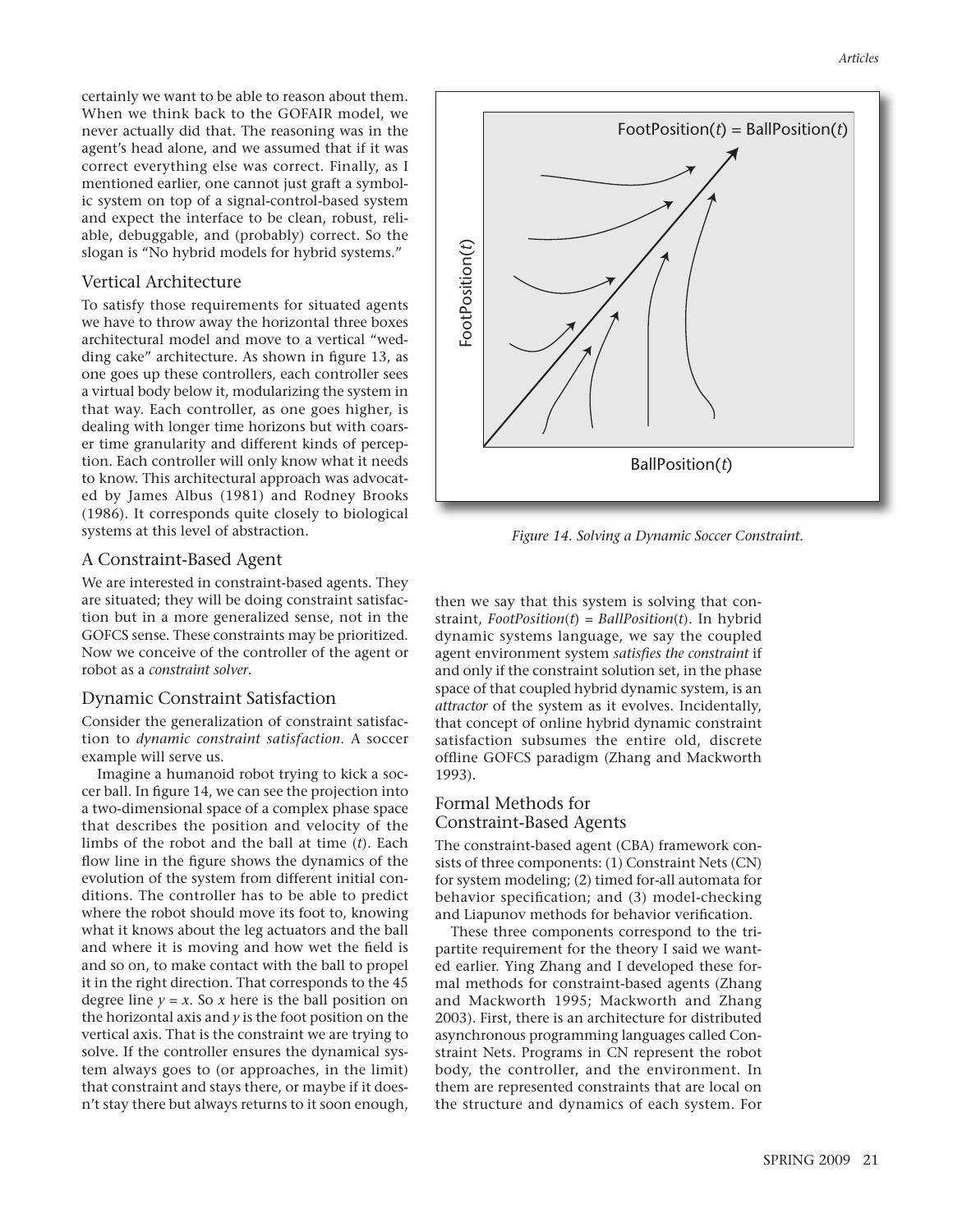

*Figure 15. A Robot and a Human Play Ball.*

behavior specification we use either temporal logics or timed for-all automata. For verification techniques we have used model checking or generalized Liapunov techniques taken from the standard control literature but generalized for symbolic as well as numerical techniques. Rather than present any technical detail here, I shall sketch a case study, again using soccer.

# A Soccer Case Study with Prioritized Constraints

Suppose we want to build a robot soccer player that can move around the world, and repeatedly find, track, chase, and kick the soccer ball. The setup is shown in Figure 15. Pinar Muyan-Özçelik built a controller for this robot to carry out the task using the constraint-based agent methodology

(Muyan-Özçelik and Mackworth 2004). The detailed view of the robot in figure 16 shows a robot base, which can only move in the direction it is facing but can rotate in place to move in a new direction. There is a pan-tilt unit that serves as a neck and a trinocular color camera on top of it that can do stereo vision, but in this experiment we used monocular color images only.

This is a very simple, almost trivial example, but even here you get a rich complexity of interaction with emergent behavior. Imagine that you have got very simple controllers that can solve each of these constraints: (1) to get the ball in the image, (2) if the ball is in the image, center it, (3) make the base heading equal to the pan direction. Imagine that you are a robot and remember you can only move forward in the direction you are facing. If you turn your head to the left and acquire the ball in the image over there then you have to turn your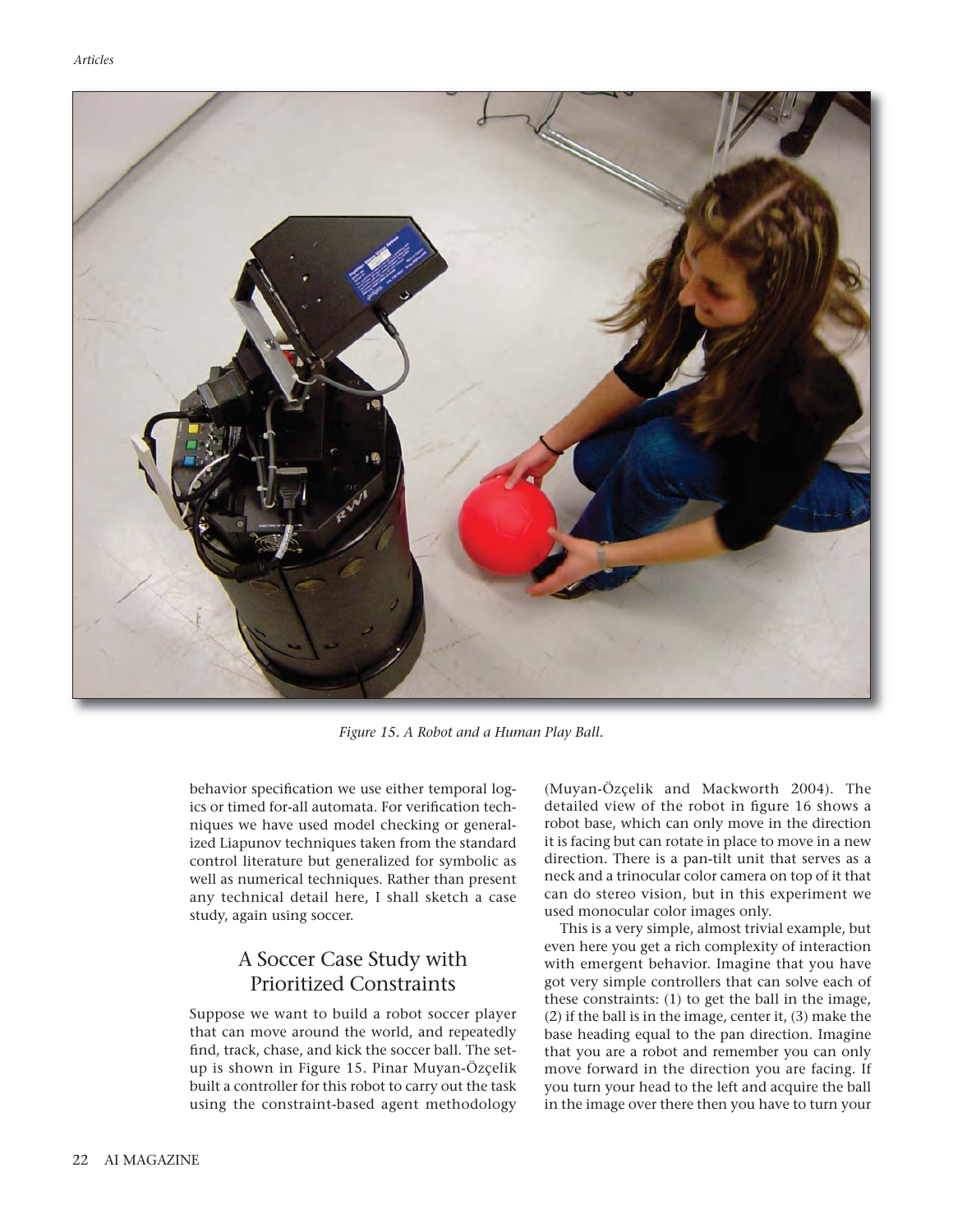body to the left towards it, and as you are tracking the ball in the image, you have to turn your head to the right in the opposite direction. This is analogous to the well-known vestibulocular reflex (VOR) in humans. Now you are looking at the ball and facing towards it, so now you can move towards it and hit the ball. The last constraint is for the robot to be at the ball. These are the constraints, and from that will emerge this unified behavior: acquire, track, chase, and kick the ball if we can satisfy these constraints, but in that priority order. If at any time one is satisfying a lower priority constraint and a higher priority constraint becomes unsatisfied, the controller must revert to resatisfying it.

The prioritized constraints are: Ball-In-Image (I), Ball-In-Center (C), Base-Heading-Pan (H), Robot-At-Ball (A). The priority ordering is:  $I > C > H > A$ . We want to satisfy those prioritized constraints. That is the specification. The specification for this system is that one has to solve those four constraints with that priority. That is all one would say to the system. It is a declarative representation of the behavior we want the system to exhibit. We can automatically compile that specification into a controller that will in fact exhibit that emergent behavior. We can conceptualize these prioritized constraint specifications as generalizations of the GOFAIR linear sequence plans.

#### Constraint-Based Agents in Constraint Nets

Suppose we are given a prioritized constraint specification for a controller at a certain level in the controller hierarchy as in figure 17. The specification involves Constraint-1, Constraint-2, and Constraint-3. It requires this priority order: Constraint-1 > Constraint-2 > Constraint-3.

We assume we have a simple solver for each constraint, Constraint Solver-1, Constraint Solver-2, and Constraint Solver-3. Constraint-1 is the highest priority, so if it is active and not satisfied, its solver indicates, "I'm not satisfied now; I'd like you to do this to satisfy Constraint-1." It might be a gradient descent solver, say. Its signal would go through Arbiter-1. The arbiter knows this is higher priority and its signal passes it all the way through to Arbiter-2 as well, to the motor outputs. If Constraint-1 is satisfied, Arbiter-1 will let Constraint Solver-2 pass its outputs through and so on. If there is any conflict for the motors, that is how it is resolved. If there is no conflict then the constraints can be solved independently because they are operating in orthogonal spaces. Using that architecture we built a controller for those constraints in the soccer player, and we tested it all in simulation, and it works. It works in a wide variety of simulated conditions; it works with the same controller in a wide variety of real testing situa-



*Figure 16. A Simple Soccer Player.*

tions. We found that the robot always eventually kicks the ball repeatedly, both in simulation and experimentally. In certain circumstances, we can *prove* that the robot always eventually kicks the ball repeatedly. We conclude that the constraintbased agent approach with prioritized constraints is an effective framework for robot controller construction for a simple task.

Just as an aside, this is a useful way to think about a classic psychology problem. Carl Lashley, in a seminal paper called "The Problem of the Serial Ordering of Behavior" (Lashley 1951), was writing about speech production, but the sequencing problem arises for all behaviors. Suppose one has a large number of goals one is attempting to satisfy. Each goal is clamoring to be satisfied. How do the goals get control of the actuators? How does one sequence that access? How does one make sure it is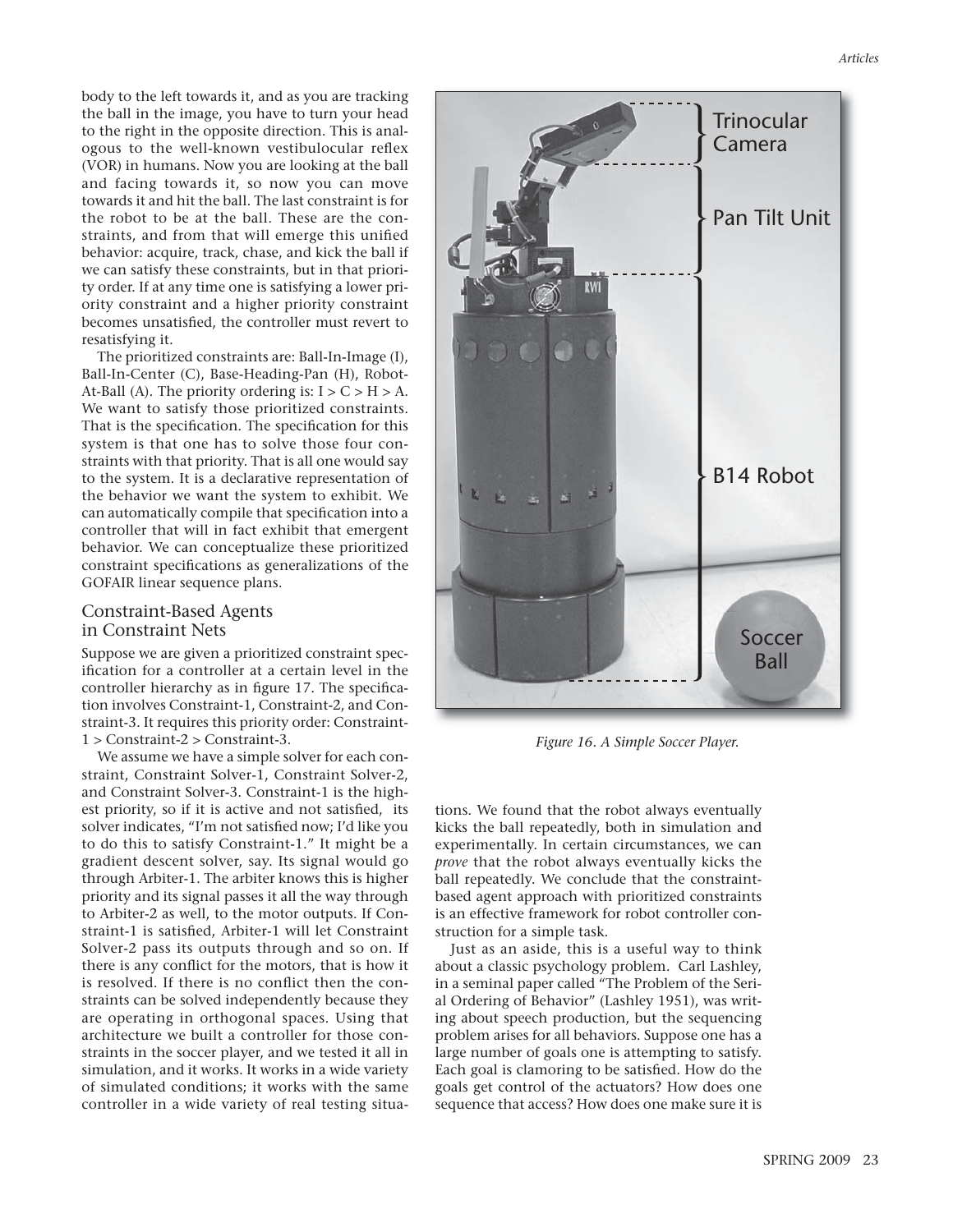

*Figure 17. Synthesizing a Controller from a Prioritized Constraint Specification.*

robust? For prioritized constraints, it is robust in the sense that if the controller senses the loss of satisfaction of a higher priority constraint it will immediately resume work on resatisfying it. One can also think of what we have done as a formalization of subsumption (Brooks 1991). So this is *a* solution; I am not saying it is *the* solution. It is a very simple-minded solution, but it is a solution to the classic problem of the serial ordering of behavior. And it demonstrates that prioritized constraints can be used to build more reliable dynamic agents.

#### Modeling Uncertainty

So far, nothing has been said about the element of chance but, of course, in real robots with real environments there will be much noise and uncertainty. Robert St-Aubin and I have developed probabilistic constraint nets using probabilistic verification (St-Aubin, Friedman, and Mackworth 2006). As shown in Figure 18, there will be uncertainty in the model of the dynamics and in the dynamics themselves and in the robot's measure-

ment of the world. Moreover, one will be unable to fully model the environment, so there will be environmental disturbances.

#### **Observations**

Stepping back we observe that a very simple idea, constraint satisfaction, allows us to achieve intelligence through the integration of proactive and responsive behaviors and it is uniform top to bottom. We see in the formal prioritized framework the emergence of robust goal-seeking behavior. I propose it as a contribution to the solution of the problem of a lack of technical foundation to many of the proposals for robot ethics. So if one asks, "Can robots do the right thing?" The answer so far is, "Yes, sometimes they can do the right thing, almost always, and we can prove it, sometimes."

# Challenges for AAAI

As noted throughout, evolution is a dynamic process. I have discussed how constraint satisfaction has changed, how agents change, how our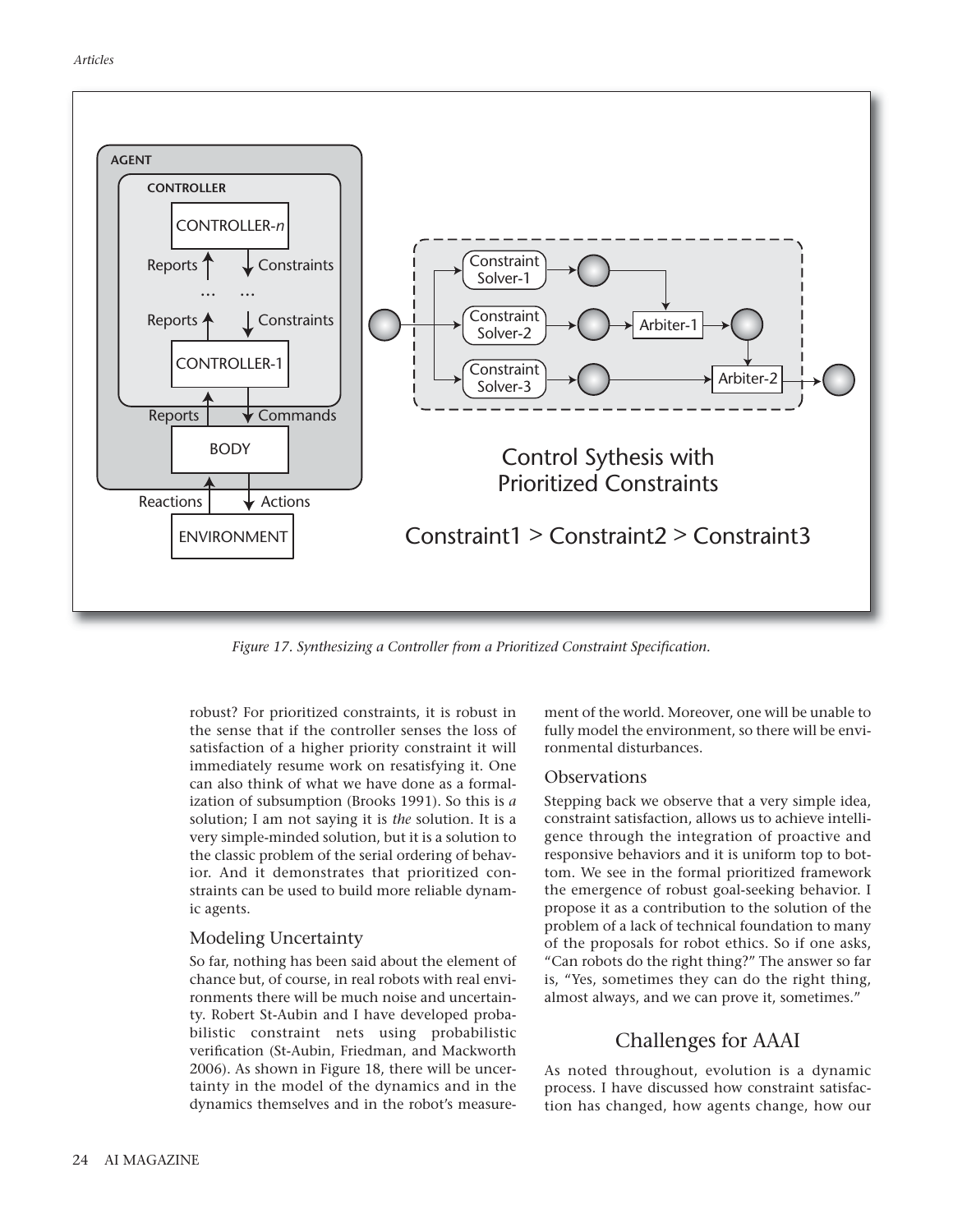

*Figure 18. Uncertainty in Robots.*

model of agents has changed, and how AI is changing as we dropped the metaassumptions that held us back in GOFAIR and evolved to the situated agent model.

AAAI, as an organization, is an agent; it is operating in an environment, a global environment. It is a very competitive but also collaborative environment. In fact, to me, it is analogous to soccer. Of course, apparently everything looks like soccer to me, so that is not surprising. Think of AAAI as a soccer team. Keep your eye on the ball, know what game is going on, and know what the competition is doing. We constitute the premier AI membership society on the planet. I say this with pride. It is healthy; we have great involvement from our community. We see at our conferences the excitement generated by all the different events, competitions, and papers, and participant interaction.

AAAI is actually changing AI, and that is what we should be doing through all our activities including the workshops and symposia. And we are. But the world is also changing; in fact, AI has changed in a way that maybe we have not recognized as a society. AI does now have a level of scientific and engineering maturity. In some of our early days we rather pushed aside control theory and pushed aside pattern recognition and the like.

We insisted we were doing "important symbolic work" and dismissed other aspects of work that we now value. We have to change that attitude, and we have to change it in our society and in our field. We are now doing so more and more. Now we rejoice in a new AI. We recognize that uncertainty is critically important thanks to Peter Cheeseman (1985), Judea Pearl (1988), and many others, and we are including fields such as statistics, machine learning, pattern recognition, operations research, control, neuroscience, and psychology and welcome them all. The beauty of the way we work as a field is that we are problem focused not discipline focused, so we do not have those disciplinary silo traps to worry about. AI is now everywhere.

Globalization has hit us too. We came to realize that although we called ourselves the American Association for Artificial Intelligence, about onethird of our members are not American. About half of the conference papers coming in and the attendees at our conferences are not American. Do they feel welcome? Of course, for a Canadian president to ask that question was a little tricky, but I was assured by my American colleagues that it was a critical question to ask. Thus, we decided to "go for it" to recognize the current reality. In proposing to change the name of the society, we were anticipat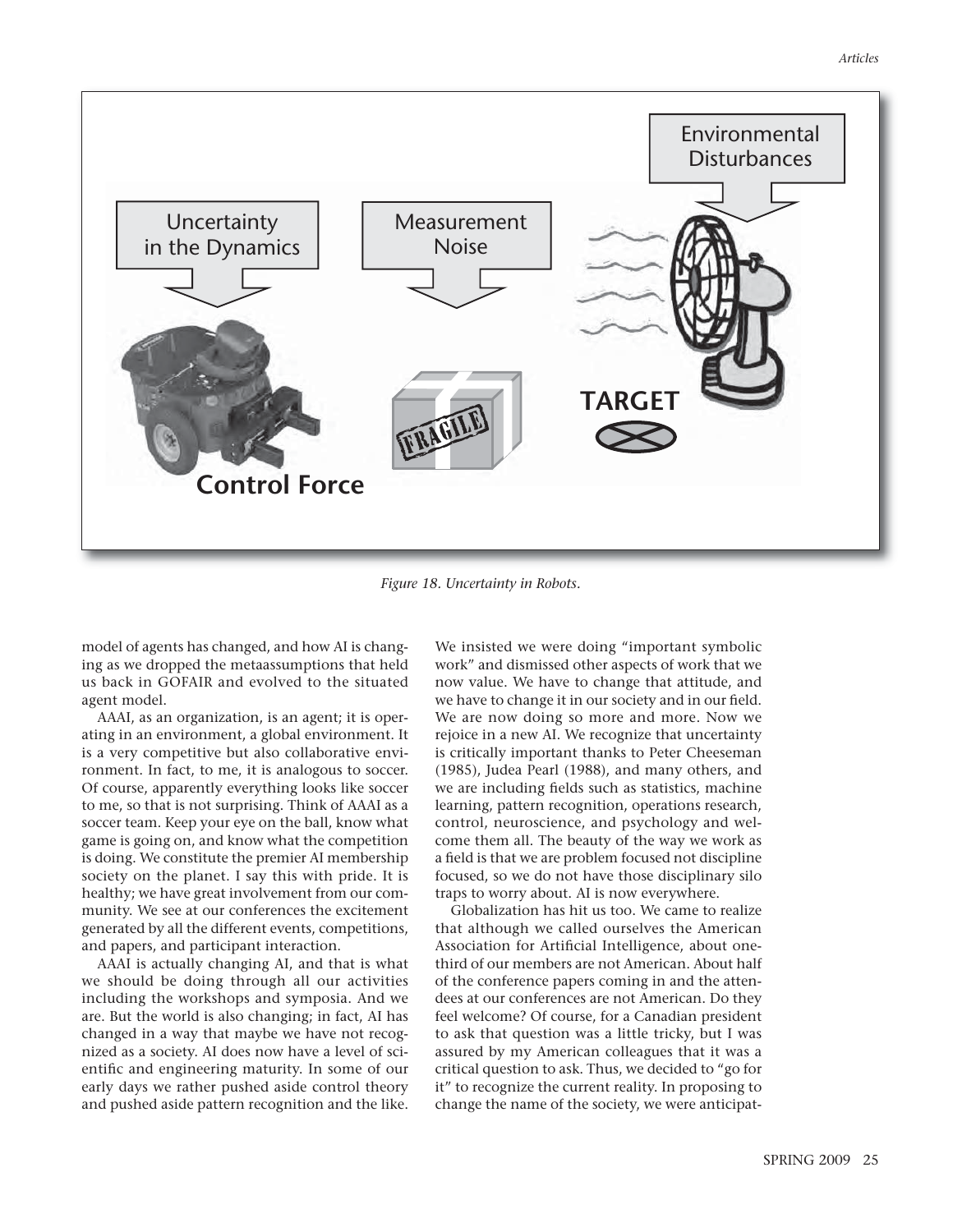ing a bit of a firestorm, which, happily, did not happen. Certainly our membership, over 90 percent, was enthusiastically in favor of it, and, interestingly, many of the international societies were in favor of changing our name to the Association for the Advancement of Artificial Intelligence, which recognizes the current nature of our global situation.

We still must remember we have three roles: national, regional, and international. We have a national role; we have to represent our interests in scientific advancement in Washington and to be part of the Computing Research Association looking at the science and engineering funding situation in the United States and in Canada; and we also have both a regional role and, increasingly, an international role. We need to communicate better with our sibling AI and computer-science societies and push harder for global coordination.

#### Strategic Directions for AAAI

Given the rapid change in AI and in the environment for scientific research and global communications, this is an opportune time to reflect upon strategic directions for AAAI. AAAI, until 2007, had never had a formal strategic plan. Thus, the Strategic Planning Board and Council started a planning process with a Strategic Planning Working Group in 2007, which is now well underway. We need to consider our vision, our mission, our values, and our goals as a scientific society. These goals include supporting and facilitating the basic and applied science of AI, enabling and facilitating the practice of AI, conducting outreach and advocacy, and being an agile and responsive professional society. Some of the key issues that have arisen include education for various audiences; communication forums (conferences, workshops, symposia); open access for publications, knowledge, and data; ensuring we provide tangible member benefits; building community; exploiting media; and building collaborative linkages with other AI societies, conferences, and journals.

We have done some good work in education with AI Topics, led by Bruce Buchanan and Jon Glick, but we could do more to encourage AI curriculum development. Clearly, AI is the most exciting field in computer science, but most undergraduate programs do not offer it until third year. Perhaps we could help with enrollment and recruitment if we could make it more accessible earlier in the curriculum. Recent AAAI meetings on AI and education are promoting and enabling this work.

Open access to publications is a problem and opportunity we do have to address. The publications access task force under president-elect Martha Pollack is carefully considering the options, acknowledging that access to publications is a significant benefit to our members. The *AI Mag-*

*azine,* guided by David Leake, does a wonderful job. New forms of publication, such as video on the web, are now being actively encouraged. We are also archiving and preserving historical AI videos.

Finally, AAAI has a leadership role to play in the international AI community. In working cooperatively with all our sibling AI societies and conferences, we need more coordination and coherence, internationally. Obviously, this must be done carefully, in a collegial fashion, but it must be done.

#### How Can We Help?

As I contemplated what I wished to address in concluding, I realized I wanted to touch upon a few of my more personal thoughts. AI is now mature, both as a science and in its technologies and applications as an engineering discipline. There are themes of AI in service to people and to our planet; themes that we should explore. We no longer have the luxury of ignoring the global crises of global warming, poverty, food production, sustainability, arms control, health, education, the aging population, and demographic issues. We do have a unique perspective and the skills to contribute practically to addressing many of these concerns. There is an opportunity to join with people who are already dealing with these issues, not in an arrogant way but collaboratively. We could, as an example, improve access to tools for learning about AI so that people could be empowered to try our techniques on their problems. We know we cannot go in as experts telling people how to solve their problems, but we can make tools available so that someone already knowledgeable in a domain might realize that machine learning, say, offers radically new and potentially better approaches to a problem. The success of RoboCup and other games and competitions shows how effective they can be as learning and teaching environments. The One Laptop Per Child (OLPC) initiative has already made enormous strides; we could be supporting this more actively. Clearly, there is ample room for imaginative thinking in this area.

There are many opportunities for AI to have a positive impact upon the planet's environment. It is tremendously encouraging that work for betterment has already been done or is being contemplated. We have already considered some of the environmental impact of intelligent cars and smart traffic control. All the work on combinatorial auctions, already applied to spectrum allocation and logistics, could be further applied to optimizing energy supply and demand and to carbon offsets. There could be much more work on smart energy controllers with distributed sensors and actuators that would improve energy use in buildings. We could perhaps use qualitative modeling techniques for climate scenario modeling.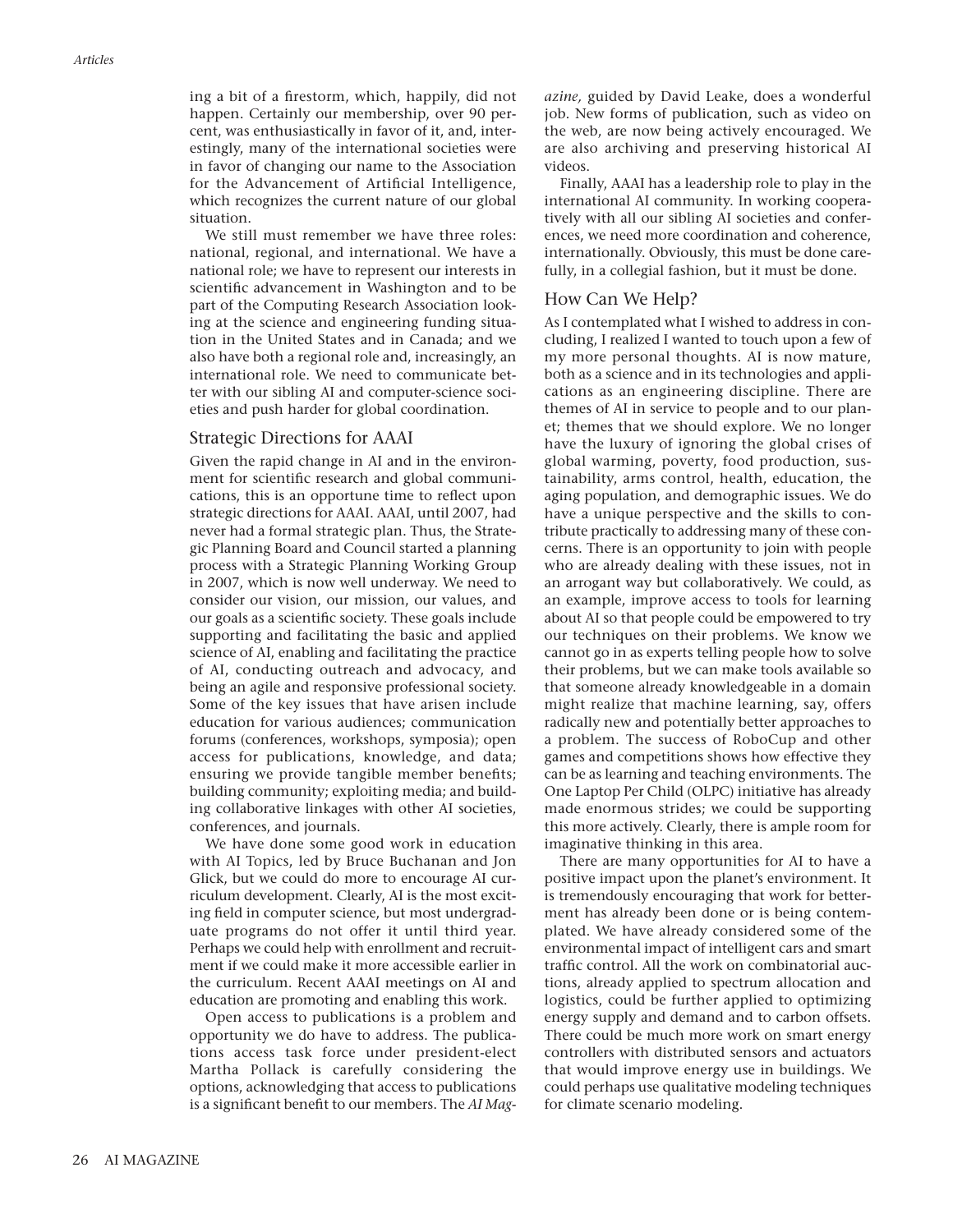Finally, assistive technology for the disabled and aging is being pioneered by researchers such as Martha Pollack (2005) and Henry Kautz (Liu et al. 2006). We need to listen very carefully to what they are telling us. There is a huge opportunity for us, an opportunity that is extremely attractive to graduate students. One issue, which has been mentioned earlier, is the progress-hindering question of liability, which can be, and must be, addressed. Assisted cognition is one application, but work is also proceeding in assisted perception and assisted action, for example, in the form of smart wheelchairs and companions for the elderly and nurses' assistants in long-term care facilities, following the lead of Alex Mihailidis and Jesse Hoey (Mihailidis et al. 2007). All of the research topics mentioned will, of course, have many obstacles to overcome. It is an exciting time to do research in AI and its applications. Perhaps some of these will serve as challenges to our younger, and not so young, researchers.

# Conclusion

To recap, I have sketched the evolution of constraint satisfaction, of agents, of models of agents, of AI, and of AAAI. Given the scope of those topics, this sketch has necessarily been idiosyncratic, personal, and incomplete. However, I hope to have persuaded you of the thesis that constraint satisfaction is central to intelligent behavior.

#### Acknowledgements

I am most grateful to all of the students, colleagues, and collaborators who have contributed to some of the work mentioned here: Saleema Amershi, Rod Barman, Le Chang, Cristina Conati, Giuseppe Carenini, Pooyan Fazli, Gene Freuder, Joel Friedman, Stewart Kingdon, Jaçek Kisynski, Byron Knoll, Jim Little, David Lowe, Valerie McRae, Jefferson Montgomery, Pinar Muyan-Özçelik, Dinesh Pai, David Poole, Michael Sahota, Fengguang Song, Robert St-Aubin, Pooja Viswanathan, Bob Woodham, Suling Yang, Ying Zhang, and Yu Zhang. The support of Carol Hamilton and all her staff made it easier to serve as AAAI president. David Leake helped with this article. I am also grateful to those who served on the AAAI Council and on the Executive Committee and all the other volunteers who make AAAI special. Funding was provided by the Natural Sciences and Engineering Research Council of Canada and through the support of the Canada Research Chair in Artificial Intelligence.

#### Notes

1. AIspace (formerly known as CIspace) is an environment for learning and teaching AI featuring animations of many AI algorithms (Amershi et al. 2008, Knoll et al. 2008). The AIspace site is at www.AIspace.org.

2. William Shakespeare, *Hamlet,* Act 1.

3. www.cs.ubc.ca/~mack/RobotSoccer.htm.

4. www.cs.ubc.ca/~mack/RobotSoccer.htm.

5. www.fira.net/soccer/mirosot/overview.html.

6. www.tartanracing.org, cs.stanford.edu/group/roadrunner.

#### References

Albus, J. S. 1981. *Brains, Behavior and Robotics.* New York: McGraw-Hill.

Amershi, S.; Carenini, G.; Conati, C.; Mackworth, A. K.; and Poole, D. L. 2008. Pedagogy and Usability in Interactive Algorithm Visualizations: Designing and Evaluating CIspace. *Interacting with Computers*, 20(1): 64–96.

Anderson, M., and Anderson, S. L. 2007. Machine Ethics: Creating an Ethical Intelligent Agent. *AI Magazine*, 28(4): 15–26.

Asimov, I. 1950. *I, Robot*. New York: Gnome Press.

Brooks, R. A. 1986. A Robust Layered Control System for a Mobile Robot. *IEEE Journal of Robotics and Automation* RA-2(1): 14–23.

Brooks, R. A. 1991. Intelligence without Reason. In *Proceedings of the Twelfth International Joint Conference on Artificial Intelligence*, 569–595. San Mateo, CA: Morgan Kaufmann.

Capek, K. 1923. *R.U.R. (Rossum's Universal Robots): A Fantastic Melodrama in Three Acts and an Epilogue*. Garden City, NY: Doubleday.

Cheeseman, P. 1985. In Defense of Probability. In *Proceedings of the Ninth International Joint Conference on Artificial Intelligence*, 1002–1009. San Mateo, CA: Morgan Kaufmann.

Dresner, K., and Stone, P. 2008. A Multiagent Approach to Autonomous Intersection Management. *Journal of Artificial Intelligence Research* 31: 591–656.

Feuerbach, L. A. 1854. *The Essence of Christianity*. London: John Chapman.

Freuder, E. C., and Mackworth, A. K. 2006. Constraint Satisfaction: An Emerging Paradigm. In *Handbook of Constraint Programming,* ed. F. Rossi, P. van Beek, and T. Walsh, 13–28. Amsterdam: Elsevier.

Haugeland, J. 1985. *Artificial Intelligence: The Very Idea*. Cambridge, MA: The MIT Press.

Hsu, F. 2002. *Behind Deep Blue: Building the Computer That Defeated the World Chess Champion*. Princeton, NJ: Princeton University Press.

Kitano, H., ed. 1998. *RoboCup-97: Robot Soccer World Cup I.* Lecture Notes in Computer Science 1395. Heidelberg: Springer.

Knoll, B.; Kisynski, J.; Carenini, G.; Conati, C.; Mackworth, A. K.; Poole, D. L. 2008. AIspace: Interactive Tools for Learning Artificial Intelligence. In *Proceedings of the AAAI AI Education Colloquium*. Technical Report WS-08- 02, Menlo Park, CA: AAAI Press.

Lashley, K. S. 1951. The Problem of Serial Order in Behavior. In *Cerebral Mechanisms in Behavior,* ed. L. A. Jeffress, 112–136. New York: Wiley.

Lennon, J. 1980. Beautiful Boy (Darling Boy). Song lyrics. On album *Double Fantasy.* New York: Geffen Records.

Liu, A. L.; Hile, H.; Kautz, H.; Borriello, G.; Brown, P. A.; Harniss, M.; and Johnson, K. 2006. Indoor Wayfinding: Developing a Functional Interface for Individuals with